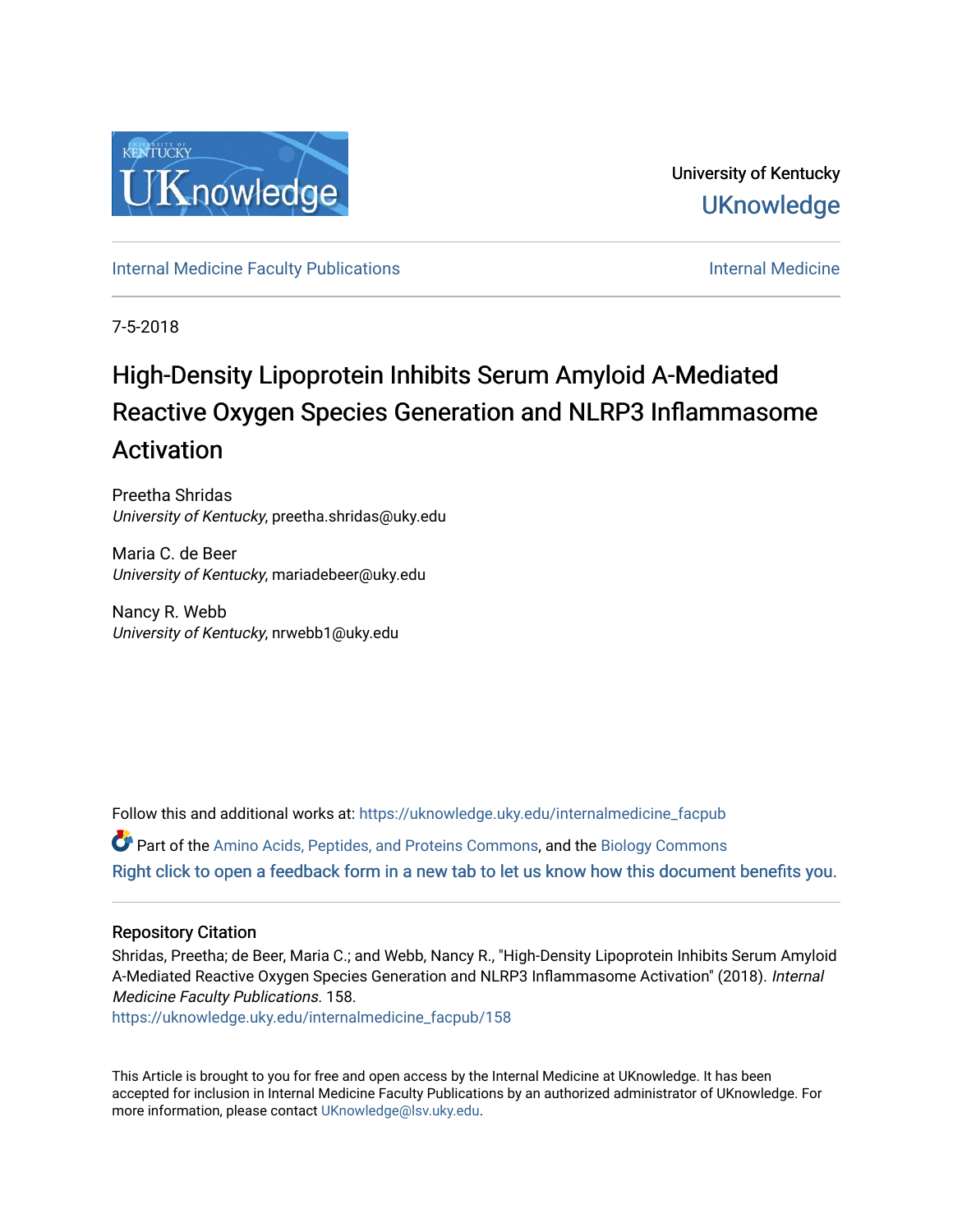# High-Density Lipoprotein Inhibits Serum Amyloid A-Mediated Reactive Oxygen Species Generation and NLRP3 Inflammasome Activation

Digital Object Identifier (DOI) https://doi.org/10.1074/jbc.RA118.002428

# Notes/Citation Information

Published in The Journal of Biological Chemistry, v. 293, no. 34, p. 13257-13269.

This research was originally published in The Journal of Biological Chemistry. Preetha Shridas, Maria C. de Beer, and Nancy R. Webb. High-density lipoprotein inhibits serum amyloid A–mediated reactive oxygen species generation and NLRP3 inflammasome activation. J. Biol. Chem. 2018;293:13257-13269. © 2018 Shridas et al. Published under exclusive license by The American Society for Biochemistry and Molecular Biology, Inc.

The copyright holder has granted the permission for posting the article here.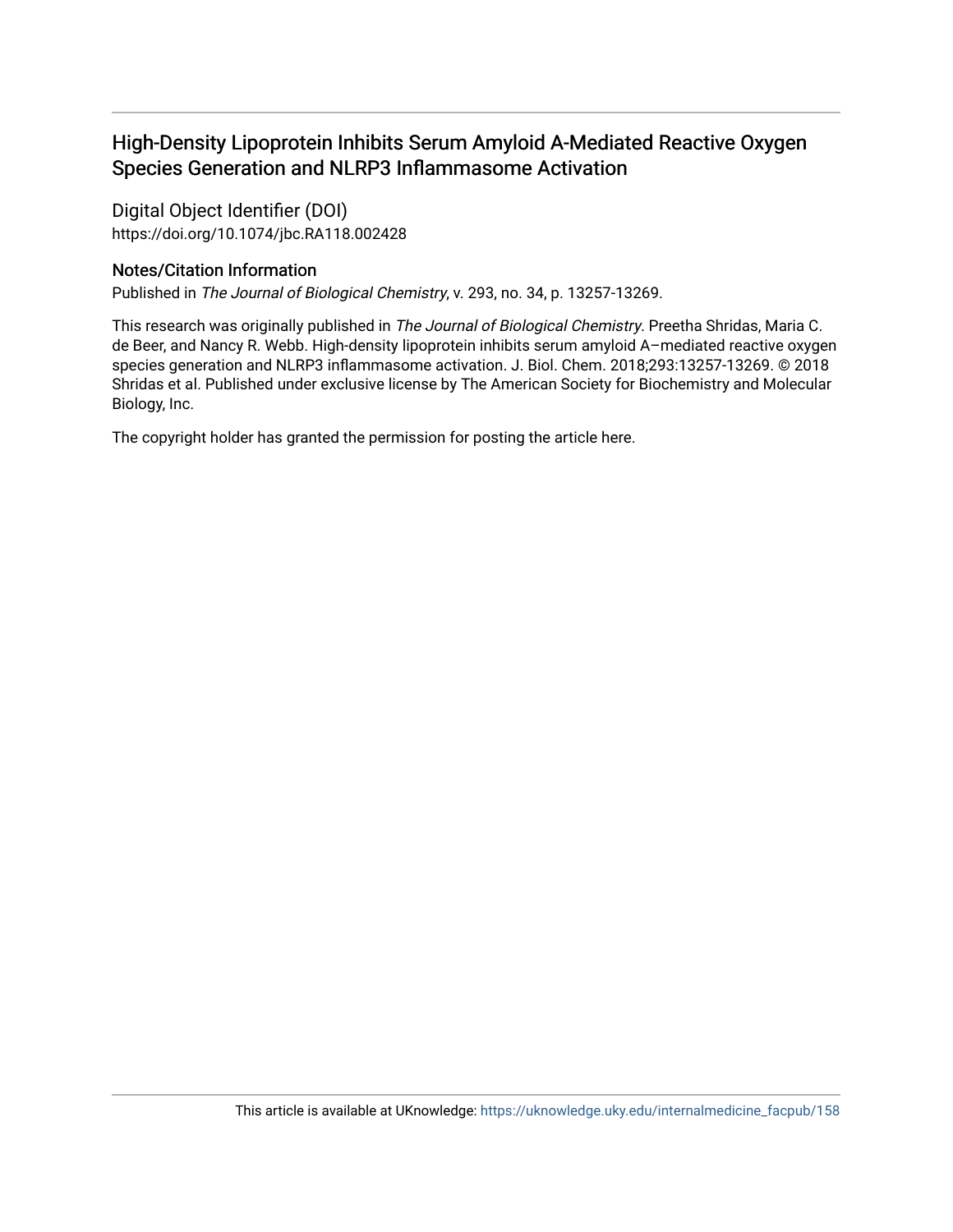

# **High-density lipoprotein inhibits serum amyloid A–mediated reactive oxygen species generation and NLRP3 inflammasome activation**

Received for publication, February 13, 2018, and in revised form, June 18, 2018 Published, Papers in Press, July 5, 2018, DOI 10.1074/jbc.RA118.002428

**©** [Preetha Shridas](https://orcid.org/0000-0002-2532-4007)<sup>‡§1</sup>, Maria C. De Beer<sup>§¶|</sup>, and Nancy R. Webb<sup>§||</sup>\*\*

*From the Departments of* ‡ *Internal Medicine,* ¶ *Physiology, and* - *Pharmacology and Nutritional Sciences,* \*\**Saha Cardiovascular Research Center, and* § *Barnstable Brown Diabetes Center, University of Kentucky, Lexington, Kentucky 40536*

Edited by Luke O'Neill

**Serum amyloid A (SAA) is a high-density apolipoprotein whose plasma levels can increase more than 1000-fold during a severe acute-phase inflammatory response and are more modestly elevated in chronic inflammation. SAA is thought to play important roles in innate immunity, but its biological activities have not been completely delineated. We previously reported that SAA deficiency protects mice from developing abdominal aortic aneurysms (AAAs) induced by chronic angiotensin II (AngII) infusion. Here, we report that SAA is required for AngII**induced increases in interleukin- $1\beta$  (IL- $1\beta$ ), a potent proin**flammatory cytokine that is tightly controlled by the Nod-like receptor protein 3 (NLRP3) inflammasome and caspase-1 and has been implicated in both human and mouse AAAs.We deter** $m$ ined that purified SAA stimulates IL-1 $\beta$  secretion in murine **J774 and bone marrow– derived macrophages through a mechanism that depends on NLRP3 expression and caspase-1 activity, but is independent of P2X7 nucleotide receptor (P2X7R) activation. Inhibiting reactive oxygen species (ROS) by** *N***-acetyl-L-cysteine or mito-TEMPO and inhibiting activation of cathepsin B by CA-074 blocked SAA–mediated inflam** $m$ asome activation and IL-1 $\boldsymbol{\beta}$  secretion. Moreover, inhibiting **cellular potassium efflux with glyburide or increasing extracel**lular potassium also significantly reduced SAA–mediated IL-1 $\pmb{\beta}$ **secretion. Of note, incorporating SAA into high-density lipoprotein (HDL) prior to its use in cell treatments completely abolished its ability to stimulate ROS generation and inflammasome activation. These results provide detailed insights into SAA–** mediated IL-1β production and highlight HDL's role in regulat**ing SAA's proinflammatory effects.**

Interleukin-1 $\beta$  (IL-1 $\beta$ ) $^2$  is a key proinflammatory mediator in acute and chronic inflammation and a powerful inducer of the innate immune response [\(1\)](#page-12-0). A growing body of evidence currently points to IL-1 $\beta$  as a major player in a wide variety of chronic diseases [\(2\)](#page-12-1). Consistent with this concept, randomized clinical trials have shown that blocking IL-1 $\beta$  signaling leads to a sustained reduction in systemic inflammation and improvement in type 2 diabetes patients [\(3\)](#page-12-2). More recently, the Canakinumab Anti-inflammatory Thrombosis Outcome Study (CANTOS), significantly lowers the rate of cancer mortality and recurrent cardiovascular events compared with placebo, independent of lipid lowering [\(4\)](#page-12-3). However, there was also a significant increase in deaths from infection in patients who received canakinumab, leading to an overall neutral effect on mortality in the CANTOS trial. Thus, understanding the endogenous mechanisms leading to elevated IL-1 $\beta$  production in chronic inflammatory diseases are needed to develop effective strategies for anti-IL-1 $\beta$  therapy that avoid an overall suppression of immune responses.

The production of bioactive IL-1 $\beta$  is tightly controlled by the inflammasome, a multiprotein intracellular complex that serves as a platform for the proteolytic maturation of IL-1 $\beta$ . The well-studied of these complexes is the NLRP3 inflammasome, which is comprised of a scaffold protein, NLRP3; an adaptor protein, ASC; and the cysteine protease, pro-caspase-1. Two signals are required for NLRP3 inflammasome activation. The first signal requires a stimulus that induces the transcription of key components of the inflammasome including IL-1 $\beta$ and NLRP3. This "priming" signal typically involves nuclear factor- $\kappa$ B (NF- $\kappa$ B) activation induced by signaling through a Toll-like receptor or other pattern recognition receptors [\(5\)](#page-12-4). Pathogen-associated or host-derived factors may prime the inflammasome in nonsterile and sterile inflammatory diseases, respectively [\(6\)](#page-12-5). The second signal promotes the functional activity of the NLRP3 inflammasome. A variety of structurally diverse molecules, including bacterial toxins, ATP, uric acid crystals, silica, asbestos, alum, cholesterol crystals, and  $\beta$ -amyloid are known to activate the NLRP3 inflammasome [\(5\)](#page-12-4). Interestingly, minimally modified LDL has been suggested to provide both signal 1 and signal 2 in macrophage foam cells, the

This work was supported by National Institutes of Health Grant HL134731 (to N. R. W) and Institutional Development Award (IDeA), National Institute of Health NIGMS Grant P20 GM103527. The authors declare that they have no conflicts of interest with the contents of this article. The content is solely the responsibility of the authors and does not necessarily represent the official views of the National Institutes of Health.

This article contains [Fig. S1.](http://www.jbc.org/cgi/content/full/RA118.002428/DC1)<br><sup>1</sup> To whom correspondence should be addressed: Dept. of Internal Medicine, University of Kentucky, 537 CT Wethington Bldg., 900 S. Limestone St., Lexington, KY 40536. Tel.: 859-218-389; Fax: 859-257-3646; E-mail:

[pshri2@uky.edu.](mailto:pshri2@uky.edu)<br><sup>2</sup> The abbreviations used are: IL-1*β,* interleukin-1*β;* NF-κB, nuclear factor κB; NLRP3, Nod-like receptor protein 3; hSSA, human SAA; SAA, serum amyloid A; HDL, high-density lipoprotein; AngII, angiotension II; AAV, adeno-asso-

ciated virus; BMDM, bone marrow– derived macrophage; ROS, reactive oxygen species; DCFDA, 2',7'-dichlorofluorescein diacetate; NAC, N-acetylcysteine; Z, benzyloxycarbonyl; fmk, fluoromethyl ketone; LPS, lipopolysaccharide; DMEM, Dulbecco's modified Eagle's medium; qRT, quantitative RT; mito-TEMPO, (2-(2,2,6,6-tetramethylpiperidin-1-oxyl-4-ylamino)-2-oxoethyl) triphenylphosphonium chloride; SFM, serum-free medium.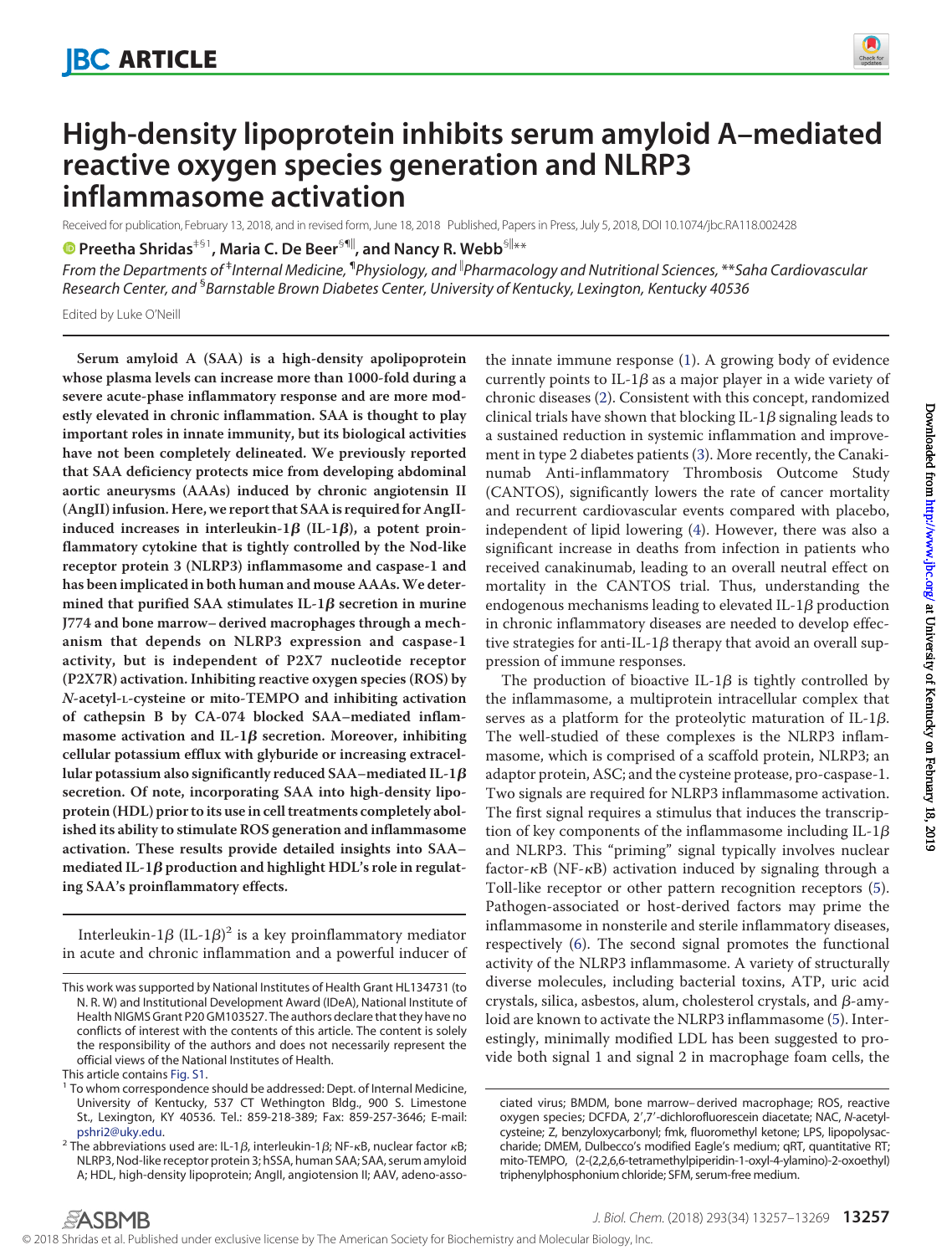<span id="page-3-0"></span>

**Figure 1. SAA mediates angiotensin II-induced IL-1**-**production in apoE/mice.** *A* and *B*, male apoE/ mice and apoE/ mice lacking SAA 1.1 and SAA 2.1 (apoE<sup>-/-</sup> × SAA1.1/2.1-DKO) (A) apoE<sup>-/-</sup> × SAA1.1/2.1-DKO mice injected with a control AAV (AAV-null) or AAV expressing SAA1.1 (AAV-SAA1.1) (*B*) were infused with AngII (1000 ng/kg/min) for 28 days and plasma IL-1β levels were determined by ELISA. AAVs were injected (i.p.) 14 days prior to AngII infusion. IL-1 $\beta$  is not detectable in control, untreated mice. Data are presented as mean  $\pm$  S.E.  $^*,$   $\rho$   $<$  0.05.

latter most likely through the intracellular accumulation of cholesterol crystals [\(7\)](#page-12-6).

Another danger-associated molecule capable of both priming and activating the NLRP3 inflammasome is serum amyloid A (SAA). SAA stimulates secretion of IL-1 $\beta$  in human and mouse macrophages, dendritic cells, and neutrophils [\(8–](#page-12-7)[10\)](#page-12-8). SAA represents a family of proteins with 103–104 amino acids that share high sequence homology that presumably arose from gene duplication. In humans, three SAA isoforms are expressed, SAA1, SAA2, and SAA4, which correspond to the highly homologous mouse SAA1.1, SAA2.1, and SAA4. Mice express a fourth SAA, SAA3, which is a pseudogene in humans due to a premature stop codon in the coding sequence [\(11\)](#page-12-9).Whereas SAA4 is a constitutively expressed isoform that is present in plasma at relatively low concentrations [\(12\)](#page-12-10), the other SAAs are acute-phase proteins that are highly induced during an acute inflammatory response [\(13\)](#page-12-11). During severe inflammation such as sepsis, SAA can account for as much as 2.5% of hepatic protein production, with serum SAA levels increasing  $>$ 1000-fold [\(13\)](#page-12-11), suggesting an important role for SAA in the immediate response to tissue injury and infection. On the other hand, chronically elevated SAA is associated with a wide variety of chronic pathological conditions [\(14,](#page-12-12) [15\)](#page-12-13). Although circulating SAA is thought to be primarily produced by hepatocytes, extra-hepatic synthesis of SAA has been reported in inflamed tissues [\(16,](#page-12-14) [17\)](#page-13-0). Virtually all circulating SAA is bound to the surface of high-density lipoprotein (HDL) [\(18\)](#page-13-1). SAA binds a wide range of molecules including heparan sulfate proteoglycans [\(19\)](#page-13-2), extracellular matrix proteins [\(20\)](#page-13-3), and pattern recognition receptors such as formyl peptide receptor-like 1 (FPRL-1) [\(21\)](#page-13-4), FPRL-2 [\(22\)](#page-13-5), TLR2 [\(23\)](#page-13-6), TLR4 [\(24\)](#page-13-7), SR-B1 [\(25\)](#page-13-8), and CD36 [\(26\)](#page-13-9). Despite accumulating evidence that SAA is a key mediator in innate immunity and is associated with numerous chronic inflammatory conditions, SAA's functions in immune responses and inflammatory diseases have not been clearly established.

In a previous publication, we reported that SAA deficiency attenuates abdominal aortic aneurysm (AAA) formation in the mouse angiotension II (AngII) infusion model [\(15\)](#page-12-13). In the current study, we determined that reduced AngII-induced AAA in SAA-deficient mice is accompanied by significant reductions in IL-1 $\beta$ , suggesting that inflammasome activation in AngII-infused mice depends on SAA. This finding is notable given extensive evidence that IL-1 $\beta$  and NLRP3-mediated inflammasome activation promote experimental aortic aneurysms in mice [\(27–](#page-13-10)[32\)](#page-13-11) and the observation that circulating levels of IL-1 $\beta$  is elevated in patients with AAA [\(33\)](#page-13-12). We also report that SAA activates the NLRP3 inflammasome through the generation of reactive oxygen species, cathepsin B activation, and potassium efflux. Notably, HDL blocks the ability of SAA to mediate NLRP3 activation. These data further our understanding of an endogenous factor that may mediate pathophysiological effects in the setting of chronic inflammation.

#### **Results**

### *SAA is required for angiotensin II–induced IL-1*- *production in a mouse model of abdominal aortic aneurysm*

We previously reported that lack of endogenous acute-phase SAA1.1 and SAA2.1 protects apo $E^{-/-}$  mice from AngII-induced AAA formation [\(15\)](#page-12-13). In a recent study, Usui *et al.* [\(29\)](#page-13-13) determined that deficiency in either NLRP3 or caspase-1 prevents AngII-induced AAA in apo $E^{-/-}$  mice, establishing that activation of the NLRP3 inflammasome is a necessary event for AAA development in this animal model. Therefore, it was of interest to investigate whether SAA mediates inflammasome activation in AngII-infused apo $E^{-/-}$  mice. Accordingly, we assessed plasma IL-1 $\beta$  levels after 28-day AngII infusion in apo $E^{-/-}$  mice and apo $E^{-/-}$  mice lacking SAA1.1 and SAA2.1 (apo $\rm E^{-/-}\times$  SAA1.1/2.1-DKO mice). IL-1 $\beta$  was not detected in the plasma of either strain of mice prior to AngII infusion. Notably, the increase in plasma IL-1 $\beta$  levels observed in AngIIinfused apo $E^{-/-}$  mice was significantly blunted in apo $E^{-/-} \times$ SAA1.1/2.1-DKO mice [\(Fig. 1](#page-3-0)*A*). As a gain-of-function approach, we overexpressed SAA1.1 in apo $E^{-/-} \times$  SAA1.1/ 2.1-DKO mice using adeno-associated virus (AAV)-mediated gene transfer. Fourteen days after AAV injections, the mice were infused with AngII for 28 days. Interestingly, there was a significant increase in plasma IL-1 $\beta$  in mice injected with AAV-SAA1.1 compared with mice injected with control AAV-null following AngII infusion [\(Fig. 1](#page-3-0)*B*). These results indicate that SAA plays a central role in AngII-induced IL-1 $\beta$  production, a key event in AngII-induced AAA.

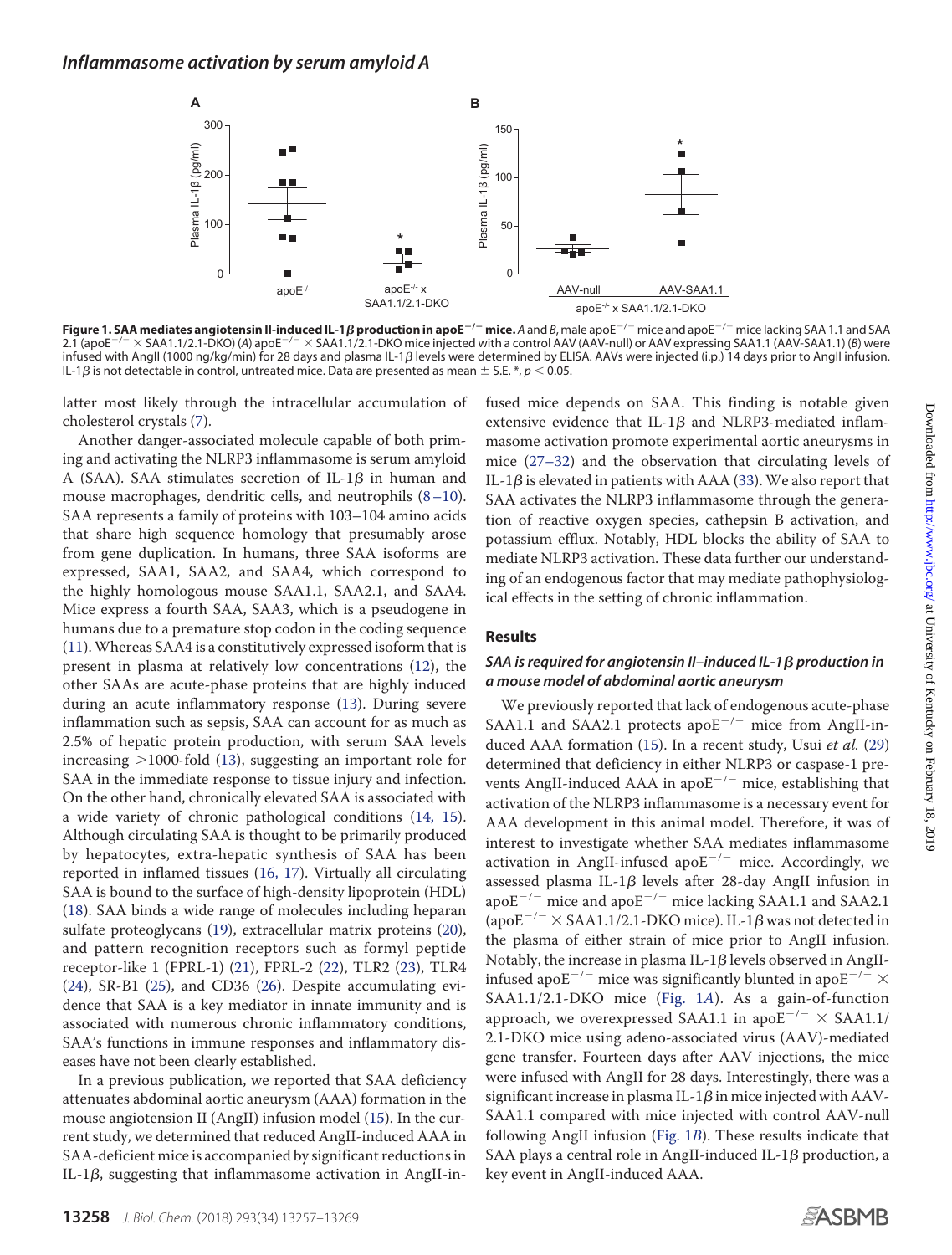<span id="page-4-0"></span>

Figure 2. SAA triggers inflammasome priming and activation in macrophages. A, J774 cells were incubated ±50 µg/ml of mouse SAA for 8 h prior to quantification of IL-1β mRNA by qRT-PCR. *B, J774* cells were incubated with the indicated concentrations of mouse SAA for 24 h and IL-1β in the media was quantified by ELISA. C, J774 cells were incubated with 5 µg/ml of mouse SAA for the indicated times and IL-1*β* in the media was quantified by ELISA. D, IL-1*β* mRNA abundance was determined in untreated J774 cells (*control*), or cells treated for 8 h with 25 μg/ml of human SAA (*hSAA*) as indicated. *E,* IL-1β levels were determined by ELISA in conditioned media from J774 cells incubated for 24 h  $\pm$  25  $\mu$ g/ml of hSAA. Data are presented as mean  $\pm$  S.E. \*\*\*,  $p$  < 0.001. Data that are not significantly different ( $p > 0.05$ ) are indicated with the *same letter*.

### Mouse SAA induces IL-1β mRNA expression and protein *secretion in macrophages*

The observation that SAA is required for increased plasma IL-1 $\beta$  in mice infused with AngII prompted us to investigate whether SAA regulates IL-1 $\beta$  production in macrophages. J774 cells incubated with 50  $\mu$ g/ml of purified mouse SAA (a mixture of SAA1.1 and SAA2.1, as well as small amounts of SAA3 [\(34\)](#page-13-14) that has undetectable levels of endotoxin) for 8 h showed a significant 16-fold increase in pro-IL-1β mRNA [\(Fig. 2](#page-4-0)A). SAA also evoked a dose- and time-dependent increase in IL-1 $\beta$  secretion [\(Fig. 2,](#page-4-0) *B* [and](#page-4-0) *C*). Human SAA (hSAA) isolated from the HDL fraction of cardiac surgery patients was also effective in inducing IL-1 $\beta$ mRNA expression [\(Fig. 2](#page-4-0)*D*) and IL-1β release (Fig. 2*E*) in J774 cells.

### *SAA stimulates NLRP3 inflammasome-dependent IL-1* β *secretion in macrophages*

We next investigated the role of the NLRP3 inflammasome in SAA-mediated IL-1 $\beta$  release. Our results indicate SAA up-regulates NLRP3 mRNA expression  $\sim$  3-fold in J774 cells [\(Fig. 3](#page-5-0)*A*), consistent with inflammasome priming. The second "activation" step involves the intracellular assembly of the inflammasome complex, which in turn leads to the proteolytic activation of caspase-1. Immunoblot analysis showed increased cleavage of caspase-1 to its active p20 subunit in J774 cells incubated for 24 h with 50  $\mu$ g/ml of mouse SAA compared with untreated control cells (Fig.  $3B$ ). SAA-induced IL-1 $\beta$  secretion was blocked when cells were treated with YVAD, a specific caspase-1 inhibitor [\(35\)](#page-13-15)

[\(Fig. 3](#page-5-0)C). To determine whether SAA-induced IL- $1\beta$  secretion depends on NLRP3, bone marrow–derived macrophages (BMDMs) isolated from C57BL/6 (WT) and NLRP3<sup>-/-</sup> mice were treated with 5  $\mu$ g/ml of mouse SAA for 24 h. As shown in [Fig.](#page-5-0)  $3D$  $3D$ , IL-1 $\beta$  secretion induced by SAA was significantly lower (more than 10-fold) in BMDMs from NLRP3<sup> $-/-$ </sup> mice compared with cells from WT mice. These results indicate that SAA stimulates IL-1 $\beta$  secretion in macrophages mainly through NLRP3 inflammasome-mediated caspase-1 activation.

### *SAA-mediated inflammasome activation involves alterations in cellular K flux that are independent of the P2X7 receptor*

Potassium efflux and reduced intracellular  $K^+$  have been linked to NLRP3 inflammasome activation in monocyte/ macrophages triggered by numerous known NLRP3 activators, such as ATP, nigericin, alum, and silica [\(5\)](#page-12-4). Hence, we investigated whether an alteration in cellular  $K^+$  efflux was involved in SAA-mediated IL-1 $\beta$  release in J774 cells. Incubation of J774 cells with mouse SAA (5  $\mu$ g/ml) along with a K<sup>+</sup> channel blocker, glyburide (200  $\mu$ m), or increased extracellular K<sup>+</sup> concentration (20 mm), completely abolished SAA-mediated IL-1 $\beta$ release [\(Fig. 4](#page-5-1)*A*), demonstrating that SAA-mediated NLRP3 activation requires alterations in cellular  $K^+$  flux. One wellestablished pathway for activating NLRP3 through increased  $K^+$  efflux is by means of the trimeric ATP-gated cation channel, P2X7. The P2X7 receptor expressed by macrophages is activated by extracellular ATP to induce NLRP3 inflammasome assembly and release of IL-1 $\beta$  [\(36\)](#page-13-16). To investigate whether the

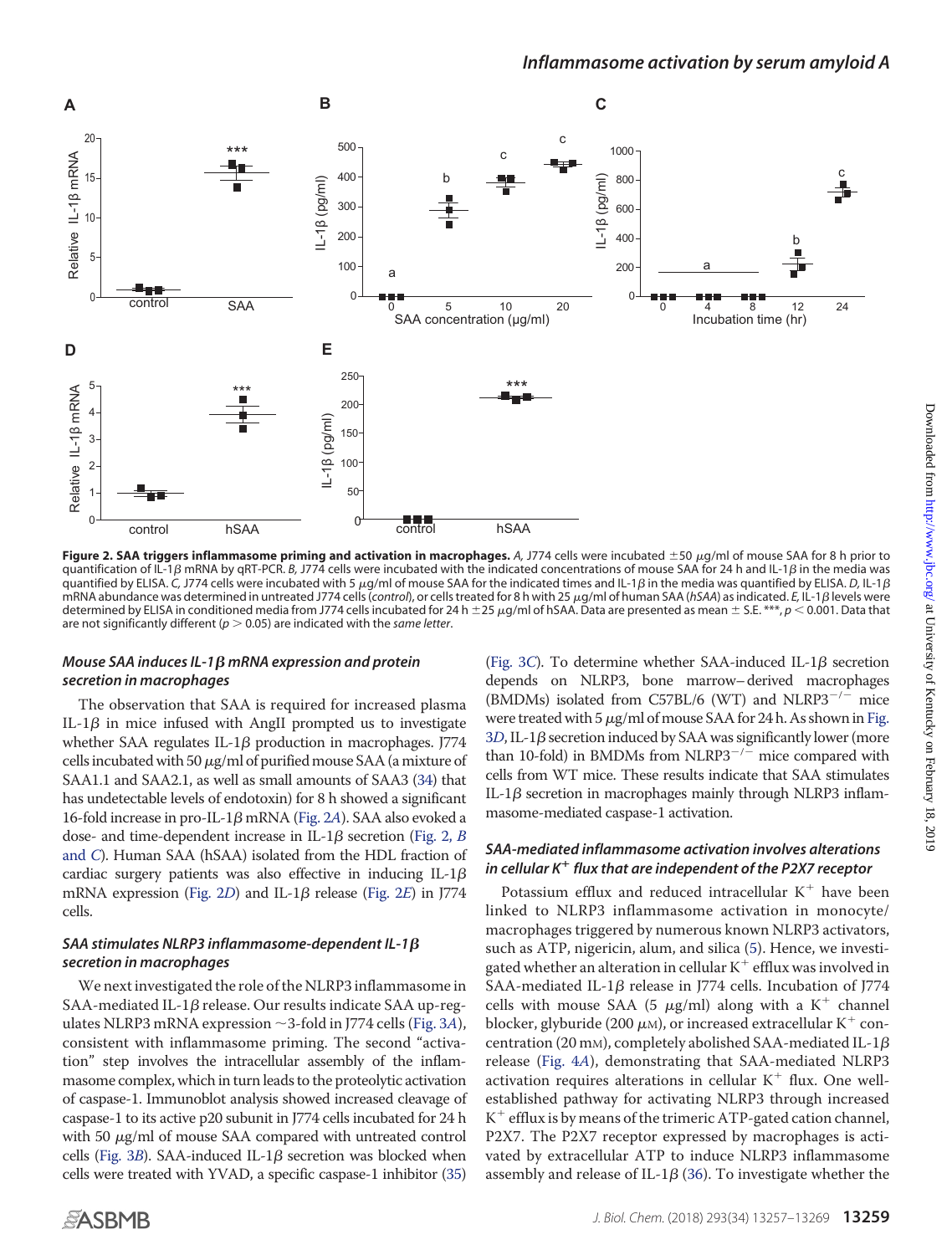<span id="page-5-0"></span>

**Figure 3. SAA stimulates NLRP3 inflammasome-dependent IL-1** $\beta$  **secretion in macrophages. A, J774 cells were incubated with ±50**  $\mu$ **g/ml of mouse SAA** for 8 h prior to quantification of NLRP3 mRNA by qRT-PCR. *B*, J774 cells were incubated ±50 µg/ml of mouse SAA for 24 h and activation of caspase-1 was determined by immunoblot analysis; the migration of procaspase-1 (*p49*) and the active capase-1 (*p20*) cleavage product is indicated. *C,* IL-1- levels in conditioned media from J774 cells incubated for 24 h  $\pm$ 5  $\mu$ g/ml of mouse SAA in the presence of varying concentrations of a caspase-1-specific inhibitor (Z-YVAD-fmk) were determined by ELISA. D, IL-1B levels in conditioned media from bone marrow– derived macrophages isolated from either WT or NLRP3deficient (NLRP3<sup>-/-</sup>) mice treated  $\pm$  5  $\mu$ g/ml of mouse SAA for 24 h were determined by ELISA. Data are presented as mean  $\pm$  S.E. \*\*\*,  $p$  < 0.001. Data that are significantly different ( $p > 0.05$ ) are indicated with *different letters*.

<span id="page-5-1"></span>

Figure 4. SAA-mediated inflammasome activation involves cellular K<sup>+</sup> efflux and is independent of P2X7R activation. A, IL-1 $\beta$  levels were determined for conditioned media from untreated J774 cells, or cells incubated with 5  $\mu$ g/ml of SAA  $\pm$ 200  $\mu$ M of a potassium-channel blocker, glyburide, or 20 mM K<sup>+</sup> as indicated. *B,* IL-1β in conditioned media from J774 cells treated with 500 ng/ml of LPS for 3 h followed by incubation with 3 mm ATP for 45 min in the presence or absence of 10  $\mu$ m P2X7R-specific antagonist AZ10606120 was determined by ELISA. C, IL-1 $\beta$  in conditioned media from J774 cells incubated  $\pm$ 5  $\mu$ g/ml of SAA in the presence or absence of P2X7R-specific antagonists AZ10606120 (10  $\mu$ M) or A438079 (25  $\mu$ M) for 24 h was determined by ELISA. Data are presented as mean  $\pm$  S.E. Data that are not significantly different ( $p > 0.05$ ) are indicated with the *same letter*.

P2X7 receptor is required for the SAA-induced release of IL-1 $\beta$ , J774 cells were treated with purified SAA in the presence or absence of specific P2X7 receptor antagonists, AZ10606120 and A438079. The effectiveness of AZ10606120 to block NLRP3 inflammasome-mediated IL-1 $\beta$  release was confirmed in control experiments whereby J774 cells were primed with LPS and then stimulated with ATP [\(Fig. 4](#page-5-1)*B*). In contrast, both AZ10606120 and A438079 were completely ineffective in blocking the robust release of IL-1 $\beta$  produced in J774 cells after 24-h incubations with purified mouse SAA (5  $\mu$ g/ml; [Fig. 4](#page-5-1)*C*).

Inhibition of P2X7 receptor signaling also failed to reduce SAAinduced conversion of pro-caspase-1 to the active form [\(Fig. S1\)](http://www.jbc.org/cgi/content/full/RA118.002428/DC1). Taken together, our data indicate that SAA-mediated inflammasome activation depends on changes in intracellular  $K^+$ through a mechanism that is independent of the P2X7 receptor.

### *Generation of reactive oxygen species (ROS) is required for SAA-mediated activation of the NLRP3 inflammasome*

ROS have been shown to be essential for NLRP3 inflammasome activation [\(5\)](#page-12-4). ROS generation is frequently accompa-

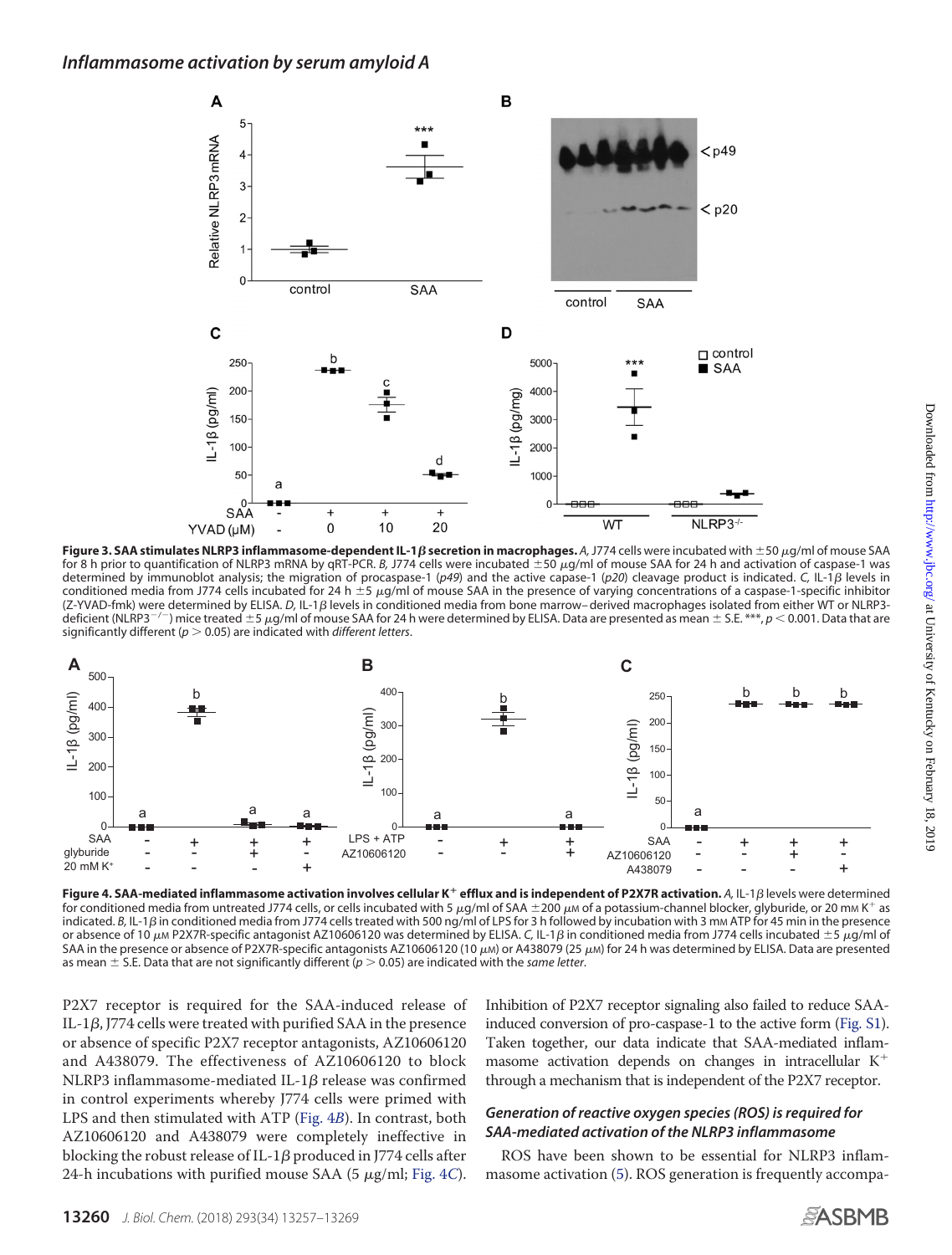<span id="page-6-0"></span>

**Figure 5. SAA triggers ROS production in macrophages and inhibition of ROS abrogates SAA-mediated IL-1**- **production.** *A,* intracellular ROS in J774 cells incubated for 24 h with or without 5  $\mu$ g/ml of SAA  $\pm$  a free-radical scavenger, NAC (20  $\mu$ M NAC) were quantified using cell permeant DCFDA reagent. *B*, IL-1 $\beta$  in conditioned media from J774 cells incubated for 24 h  $\pm$  5  $\mu$ g/ml of SAA in the presence or absence of 20  $\mu$ m NAC was determined by ELISA. C, J774 cells were incubated ±5 µg/ml of SAA for 8 h in the presence or absence of 20 µm NAC prior to quantification of lL-1 $\beta$  mRNA by qRT-PCR. D, IL-1 $\beta$  in conditioned media from J774 cells incubated  $\pm 5$   $\mu$ g/ml of SAA in the presence or absence of 500  $\mu$ m mito-TEMPO for 24 h was determined by ELISA. E, IL-1 $\beta$  in the conditioned media from bone marrow– derived macrophages isolated from C57BL/6 mice incubated  $\pm$ 5  $\mu$ g/ml of SAA in the presence or absence of 20  $\mu$ M NAC for 24 h was determined by ELISA. *F,* IL-1*β* in conditioned media from bone marrow– derived macrophages isolated from C57BL/6 mice incubated ±5  $\mu$ g/ml of SAA in the presence or absence of 500  $\mu$ m mito-TEMPO for 24 h was determined by ELISA. Data are presented as mean  $\pm$  S.E. Data that are not significantly different ( $p > 0.05$ ) are indicated with the *same letter*.

nied by  $K^+$  efflux, although the interplay between these pathways is currently not clear, with low intracellular  $K^+$  concentration stimulating ROS production and vice versa [\(37\)](#page-13-17). To investigate the possibility that SAA mediates activation of NLRP3 inflammasomes through ROS generation, J774 cells were treated with or without 5  $\mu$ g/ml of mouse SAA for 24 h, and cellular ROS levels were quantified using a cell permeant fluorescent reagent, 2′,7′–dichlorofluorescin diacetate (DCFDA). ROS levels were significantly higher (2.2-fold) in J774 cells treated with SAA compared with untreated cells. Coincubation with free-radical scavenger *N*-acetylcysteine (NAC) significantly reduced SAA-dependent ROS generation by 58% [\(Fig. 5](#page-6-0)*A*). This decrease in SAA-dependent ROS generation was accompanied by a 78% decrease in the amount of IL-1 $\beta$  released in SAA-stimulated cells [\(Fig. 5](#page-6-0)*B*). SAA-mediated priming, as evidenced by IL-1 $\beta$  mRNA levels in SAA-treated cells, was not significantly affected by NAC treatment [\(Fig. 5](#page-6-0)*C*). These results indicate that ROS generation is a prerequisite for SAA-mediated inflammasome activation. We next assessed SAA-mediated IL-1 $\beta$  release in the presence of mito-TEMPO, a scavenger specific for mitochondrial ROS. Interestingly, mito-TEMPO caused a significant inhibition of SAA-mediated IL-1 $\beta$  release [\(Fig. 5](#page-6-0)*D*). Similar to J774 cells, treatments with NAC or mito-TEMPO significantly suppressed SAA-mediated IL-1 $\beta$  release from C57BL/6 BMDMs [\(Fig. 5,](#page-6-0) *E* and *F*). These results indicate that SAA-mediated inflammasome activation depends on mitochondrial ROS generation.

## *SAA-mediated IL-1*- *release depends on cathepsin B activity*

Disruption of lysosomal membranes caused by phagocytosis of particulate matter, live pathogens, or sterile lysosomal damage results in NLRP3 activation [\(5\)](#page-12-4). The ensuing release of the lysosomal aspartyl protease cathepsin B into the cytoplasm triggers inflammasome activation either directly or indirectly through a poorly understood mechanism. Interestingly, we determined that incubations with CA-074-Me, a specific inhibitor of cathepsin B, resulted in a significant 46% decrease in IL-1β release induced by SAA [\(Fig. 6](#page-7-0)*A*). Inhibition of cathepsin L had no effect on SAA-induced IL-1 $\beta$  release. One mechanism for inducing lysosomal damage and subsequent cathepsin B release is through the phagocytosis of extracellular fibrils and crystals, such as  $\beta$ -amyloid and cholesterol crystals [\(38,](#page-13-18) [39\)](#page-13-19). Because SAA is known to be capable of forming extracellular fibrils in AA amyloidosis [\(40\)](#page-13-20), we considered the possibility that phagocytosis of SAA in the form of extracellular fibrils results in lysosomal damage and subsequent NLRP3 inflammasome activation. However, treatment with  $3 \mu$ M cytochalasin D to block phagocytosis did not alter IL-1 $\beta$  release stimulated by SAA [\(Fig.](#page-7-0) 6*[B](#page-7-0)*), whereas it effectively blocked alum-mediated IL-1 $\beta$  secretion in these cells [\(Fig. 6](#page-7-0)*C*).

## *HDL inhibits SAA-induced IL-1*- *transcription and secretion*

The vast majority of SAA secreted by the liver during an inflammatory response is associated with HDL in plasma [\(18\)](#page-13-1).

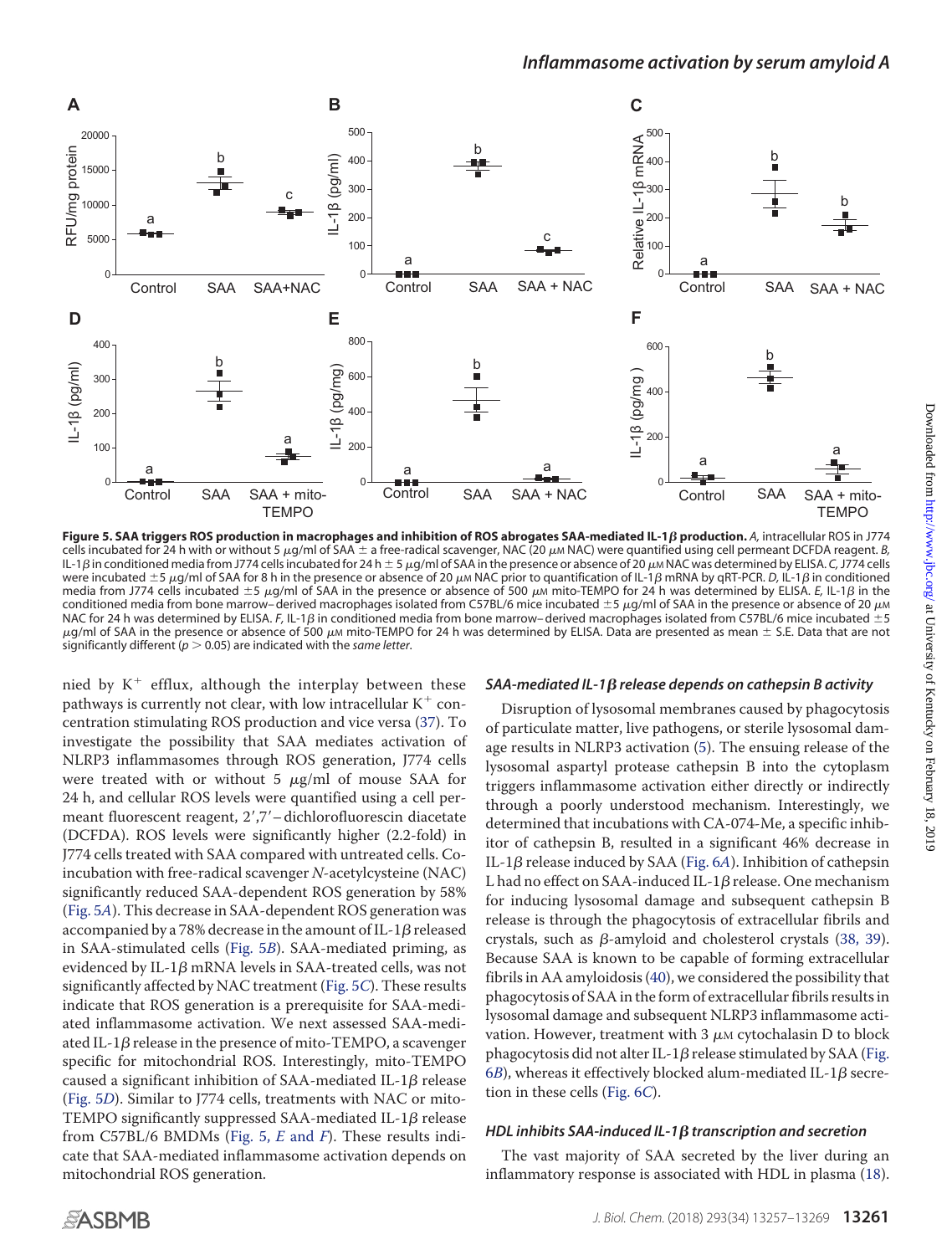<span id="page-7-0"></span>

**Figure 6. SAA-mediated IL-1***ß* **production depends on cathepsin B activity.** A, IL-1ß levels in conditioned media from untreated J774 cells or cells incubated for 24 h with 5  $\mu$ g/ml of SAA in the presence or absence of specific inhibitors for cathepsin B (12.5  $\mu$ m CA-074-Me) or cathepsin L inhibitor (15  $\mu$ M), as indicated, were determined by ELISA. *B,* IL-1*β* levels in conditioned media from untreated J774 cells or cells incubated for 24 h with 5  $\mu$ g/ml of SAA with and without 3  $\mu$ м cytochalasin D (CytD) were determined by ELISA. C, IL-1*β* levels in conditioned media from J774 cells treated with 500 ng/ml of LPS for 3 h followed by a 4-h incubation with alum (200  $\mu$ g/ml) in the presence or absence of 3  $\mu$ M cytochalasin D were determined by ELISA. Data are presented as mean  $\pm$  S.E. Data that are not significantly different ( $p > 0.05$ ) are indicated with the *same letter*.

Our group previously reported that lipid-poor SAA, but not HDL-associated SAA, stimulates granulocyte colony stimulating factor and tumor necrosis factor- $\alpha$  production in macrophage cells [\(41\)](#page-13-21). HDL suppresses inflammasome activation triggered by cholesterol crystals [\(42\)](#page-13-22). It was therefore of interest to investigate whether HDL-associated SAA induces IL-1 $\beta$ secretion in J774 cells similarly to purified, lipid-poor SAA. Accordingly, J774 cells were incubated with 5  $\mu$ g/ml of purified mouse SAA or  $5 \mu$ g/ml of SAA associated with HDL (1:2.8 ratio of SAA protein to HDL protein). HDL-associated SAA was significantly reduced in its ability to induce IL-1 $\beta$  and NLRP3 mRNA expression in J774 cells [\(Fig. 7,](#page-8-0) *A* and *B*) and BMDMs [\(Fig. 7](#page-8-0)*C*), indicating that HDL does indeed block SAA-mediated inflammasome priming.

IL-1β protein release by both J774 cells [\(Fig. 7](#page-8-0)D) and BMDMs [\(Fig. 7](#page-8-0)*E*) was also abrogated when SAA was bound to HDL. The two major apolipoproteins of HDL, apo-AI and apo-AII, were ineffective in blocking SAA-stimulated IL-1 $\beta$  secretion; indeed, IL-1 $\beta$  secretion by cells incubated with lipid-free SAA was modestly enhanced by the addition of apoA-I or apoA-II, whereas apoA-I and apoA-II alone were ineffective in inducing IL-1 $\beta$  secretion [\(Fig. 7](#page-8-0)*F*).

We investigated the possibility that HDL blocks SAA's activity by altering the cellular uptake of SAA. J774 cells were treated with 0.5  $\mu$ g/ml of FITC-labeled SAA (green fluorescence) with or without HDL  $(1.4 \mu g/ml)$  of protein) for 4 h, followed by immunocytochemical staining to visualize lysosomes with fluorescently-labeled anti-LAMP1 antibody (red fluorescence) and nuclei with DAPI (blue fluorescence). Imaging by confocal microscopy indicated that both lipid-free [\(Fig. 7](#page-8-0)*G*) and HDLbound [\(Fig. 7](#page-8-0)*H*) SAA were readily taken up by J774 cells. Notably, there was no evidence of SAA co-localization with the lysosomal marker LAMP-1 for either experimental condition. These data suggest that the mechanism by which HDL suppresses SAA-mediated inflammasome activation does not involve alterations in cellular uptake or lysosomal accumulation of SAA.

### *HDL abrogates SAA-mediated inflammasome activation and ROS generation*

Several studies have established that HDL suppresses SAA signaling through TLR4 [\(41,](#page-13-21) [43,](#page-13-23) [44\)](#page-13-24), suggesting that the lack of induction of IL-1 $\beta$  secretion by cells treated with HDL-associated SAA may merely reflect the absence of SAA-induced IL-1 $\beta$ mRNA expression (*i.e.* inflammasome priming). Thus, it was of interest to determine whether HDL prevents SAA-mediated inflammasome priming, or both priming and activation. To specifically address this question, J774 cells were pre-treated with 0.5  $\mu$ g/ml of LPS to induce IL-1 $\beta$  and NLRP3 expression, and then washed to remove the LPS. The primed cells were then treated with  $5 \mu g/ml$  of lipid-free mouse SAA or SAA associated with HDL. In contrast to lipid-free SAA, HDL-associated SAA was ineffective in inducing IL-1 $\beta$  release even after priming the cells with LPS [\(Fig. 8](#page-9-0)*A*), indicating that HDL masks not only SAA-mediated priming, but also SAA-mediated inflammasome activation.

We considered the possibility that the ability of HDL to interfere with SAA's effects may be due to a general effect of HDL to impede inflammatory responses in cells. J774 cells were sequentially incubated with LPS (0.5  $\mu$ g/ml) for 3 h followed by 3 mm ATP for 45 min in the absence and presence of 70  $\mu$ g/ml of HDL. Interestingly, HDL did not significantly impede LPSmediated priming [\(Fig. 8](#page-9-0)*B*) or ATP-mediated activation of inflammasomes [\(Fig. 8](#page-9-0)*C*), as assessed by the induction of IL-1 $\beta$ mRNA expression and protein secretion, respectively.

As an alternate analysis of inflammasome activation, J774 cells were treated with or without  $5 \mu g/ml$  of lipid-free or HDLassociated mouse SAA for 24 h and then labeled with FAM-YVAD-fmk (FLICA®), a fluorescent caspase-1 inhibitor that binds activated caspase-1 but not pro-caspase-1 [\(45\)](#page-13-25). Fluorescence microscopy showed increased FLICA® staining for cells treated with lipid-free SAA, but not SAA bound to HDL, compared with control untreated cells [\(Fig. 8](#page-9-0)*D*). Notably, the ability of HDL to interfere with SAA-induced caspase-1 activation and IL-1 $\beta$  secretion was associated with a significant effect on SAAmediated ROS generation in J774 cells [\(Fig. 8](#page-9-0)*E*).

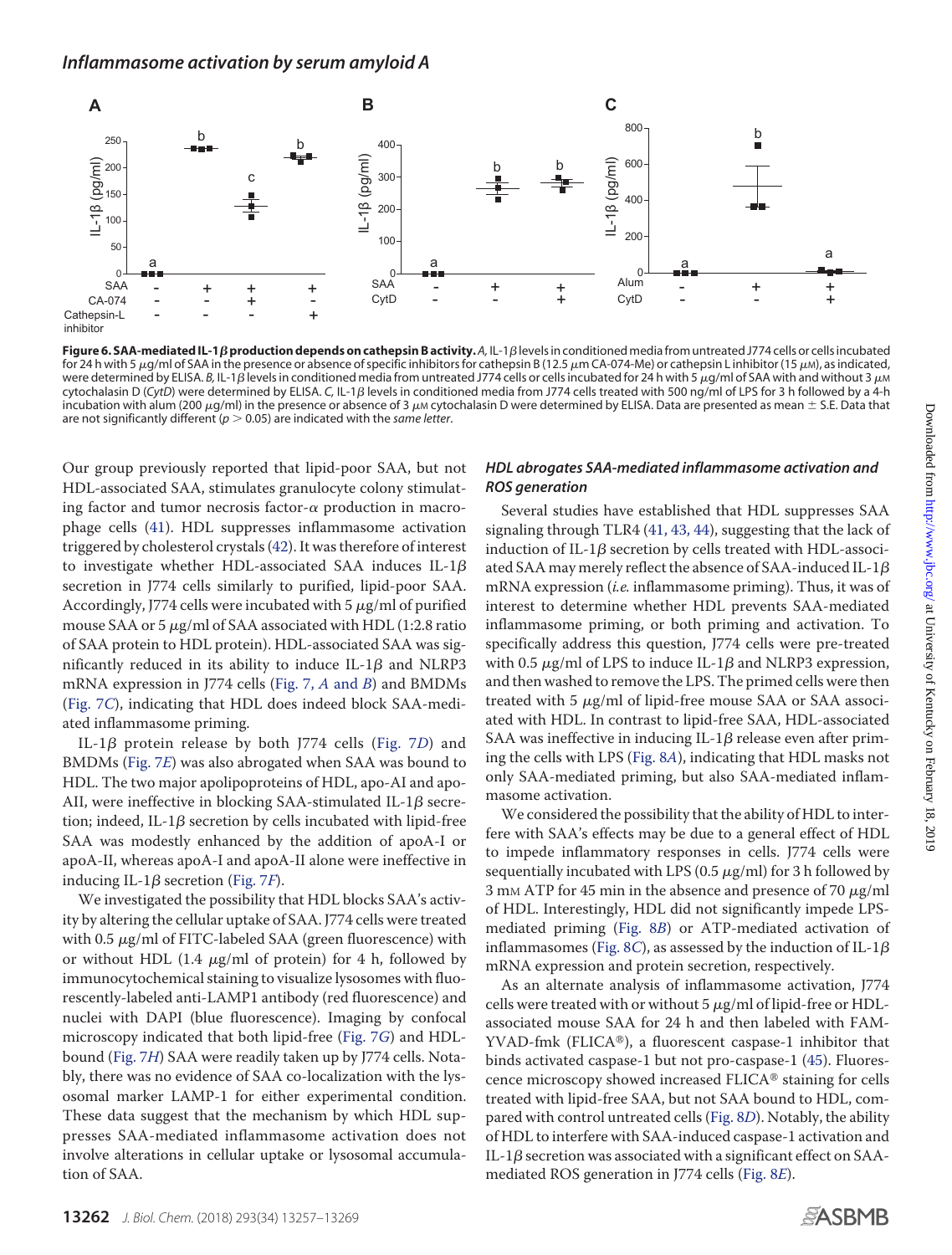<span id="page-8-0"></span>

**Figure 7. HDL inhibits SAA-mediated IL-1** $\beta$  **transcription and secretion in macrophages. IL-1** $\beta$  **(A) and NLRP3 mRNA (B) abundance was quantified in** untreated J774 cells (*control*) and J774 cells incubated for 8 h with 5 μg/ml of lipid-free SAA, or SAA bound to HDL (SAA:HDL protein ratio = 1:2.8). *C*, IL-1β mRNA abundance was quantified in BMDMs isolated from C57BL/6 mice and incubated for 8 h with 5  $\mu$ g/ml of lipid-free SAA, or SAA bound to HDL. D, IL-1 $\beta$  levels in the conditioned media from untreated J774 cells (*control*) or cells incubated for 24 h with 5  $\mu$ g/ml of lipid-free SAA, or SAA bound to HDL were determined by ELISA. *E,* IL-1 $\beta$  levels in conditioned media from BMDMs isolated from C57BL/6 mice, untreated (control) or treated with 5  $\mu$ g/ml of lipid-free SAA, or SAA bound to HDL were determined. *F,* IL-1 $\beta$  levels were determined by ELISA in the conditioned media from untreated J774 cells (*control*) or cells treated with 5  $\mu$ g/ml of SAA, 5 µg/ml of SAA + 14 µg/ml of apoA-I, 5 µg/ml of SAA + 14 µg/ml of apoA-II, 14 µg/ml of apoA-I or 14 µg/ml of apoA-II as indicated. G and *H*, confocal microscopy images of J774 cells incubated for 4 h with (*G*) ~0.5 μg/ml of FITC-SAA (*green*) or (*H*) ~0.5 μg/ml of FITC-SAA (*green*) complexed with 1.4 μg/ml of HDL. Lysosomes were stained with anti-LAMP-1 (*red*) and nuclei by DAPI (*blue*). Data are presented as mean S.E. Data that are not significantly different (*p* 0.05) are indicated with the *same letter*. *Scale bar*: 5  $\mu$ m.

### **Discussion**

In this study, we determined that SAA is required for the increased IL-1 $\beta$  production that occurs in mice chronically infused with AngII. This finding has potential clinical implications, given the accumulating evidence that IL-1 $\beta$  and NLRP3 inflammasome activation play a critical role in the development of human and mouse AAA [\(27–](#page-13-10)[32\)](#page-13-11) and our previous report that SAA mediates AngII–induced AAA in mice [\(15\)](#page-12-13). Circulating SAA is elevated in a number of chronic inflammatory diseases including obesity, type 2 diabetes, rheumatic diseases, cancer, and cardiovascular diseases where IL-1 $\beta$  is thought to play a pathological role. Thus, understanding the pathways by which SAA stimulates IL-1 $\beta$  production may provide novel insights into chronic disease mechanisms and hence was the focus of our current studies.

Other groups have reported that SAA stimulates dendritic cells, macrophages, and neutrophils to secrete IL-1 $\beta$  by activating the NLRP3 inflammasome [\(8–](#page-12-7)[10\)](#page-12-8). However, these studies utilized a recombinant SAA protein that has 2 amino acid substitutions (at positions 61 and 72) when compared with native SAA1, and recent evidence suggests that this recombinant form of SAA may exert activities not shared by mouse or human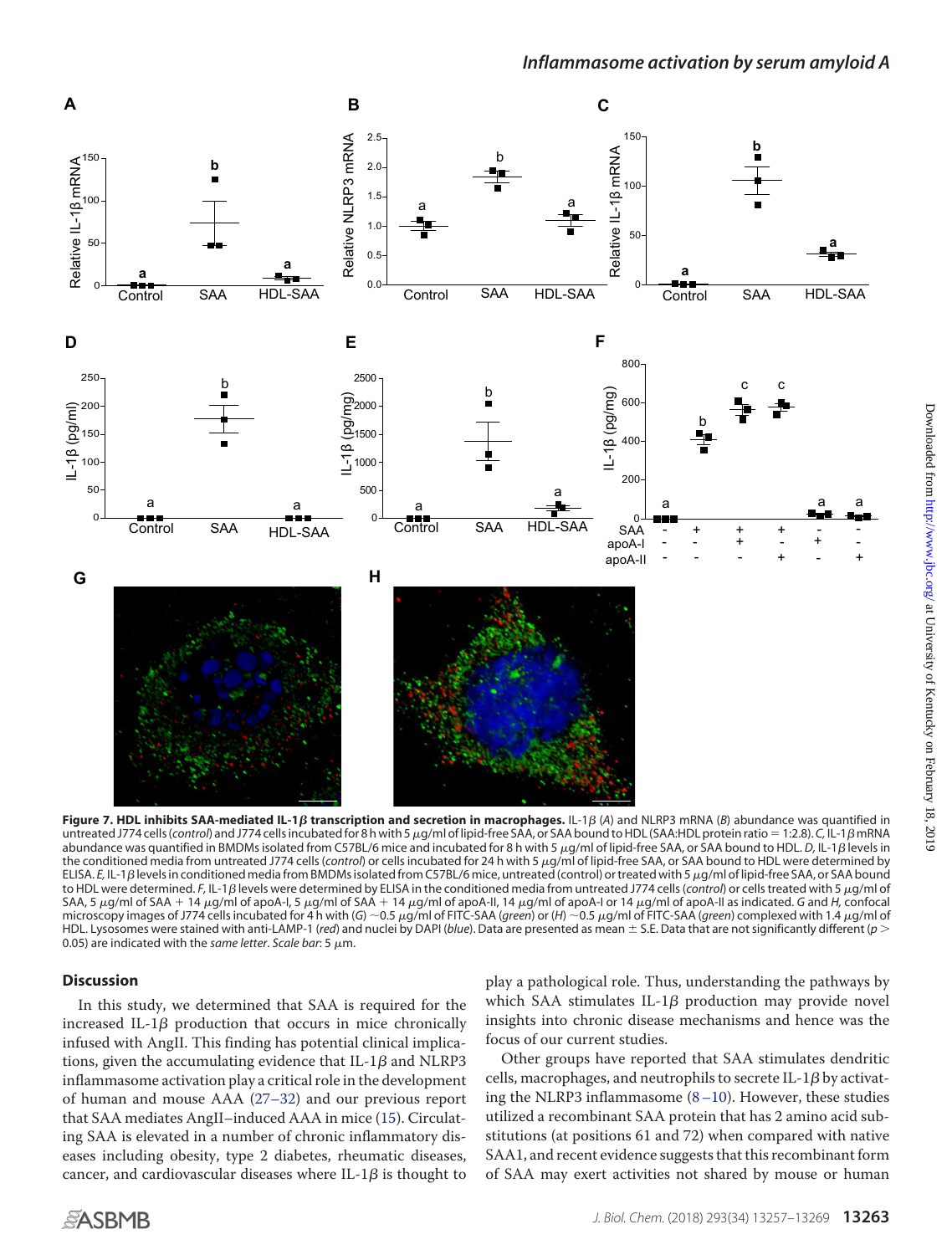<span id="page-9-0"></span>

**Figure 8. HDL abrogates SAA-mediated inflammasome activation and ROS generation.** *A,* **IL-1***β* **levels in conditioned media from J774 cells primed with** 0.5  $\mu$ g/ml of LPS for 3 h prior to 24-h incubations with 5  $\mu$ g/ml of SAA  $\pm$  14  $\mu$ g/ml of HDL were determined by ELISA. *B,* IL-1 $\beta$  mRNA abundance was determined for untreated J774 cells (control), or cells treated for 3 h with 0.5 μg/ml of LPS ± 70 μg/ml of HDL, as indicated. C, IL-1β levels in conditioned media from untreated J774 cells (*control*), cells primed with 0.5  $\mu$ g/ml of LPS alone, or LPS followed by 3 mm ATP  $\pm$  70  $\mu$ g of HDL for 45 min were determined by ELISA. *D*, J774 cells were incubated  $\pm 5$   $\mu$ g/ml of SAA for 24 h and activation of caspase-1 was determined by FLICA, with activated caspase-1 visualized as green fluorescence. *E*, intracellular ROS levels were quantified using DCFDA reagent in J774 cells that were left untreated (*control*) or treated with 5  $\mu$ g/ml of SAA ± 14  $\mu$ g/ml of HDL. Data are presented as mean  $\pm$  S.E. \*\*\*,  $p < 0.001$ . Data that are not significantly different ( $p > 0.05$ ) are indicated with the *same letter*.

SAA [\(46,](#page-13-26) [47\)](#page-13-27). In our studies investigating SAA-mediated IL- $\beta$ expression and secretion we utilized SAA isolated from acutephase mouse or human plasma to facilitate interpretation of results. The purified SAA preparations contained a mixture of the acute-phase SAA isoforms, namely SAA1 and SAA2 in humans, and SAA1.1, SAA2.1, and to a lesser extent, SAA3 in mice. Although mouse SAA1.1 and SAA2.1 are highly homologous (91% amino acid conservation) and are coordinately regulated, functional differences have been identified. Most notably, SAA1.1, and not SAA2.1, has a propensity to be deposited extracellularly as insoluble amyloid fibrils [\(48\)](#page-13-28). Modest differences in the capacity to promote cellular cholesterol efflux and interact with pattern recognition receptors have also been noted for the two isoforms [\(49,](#page-14-0) [50\)](#page-14-1). Whether individual acutephase SAA isoforms differ in their ability to trigger IL-1 $\beta$  secretion merits future study.

SAA's ability to activate  $NF$ - $\kappa$ B pathways (the priming step) by signaling through multiple pattern recognition receptors is widely recognized. Thus, the induction of IL-1 $\beta$  and NLRP3 mRNA expression in J774 macrophage-like cells incubated with SAA was not unexpected. The ability of SAA to both prime and activate the NRLP3 inflammasome to stimulate IL-1 $\beta$ secretion in J774 cells distinguishes it from the myriad of com-pounds such as ATP, pore-forming toxins [\(51\)](#page-14-2),  $\beta$ -amyloid [\(14,](#page-12-12) [38\)](#page-13-18), and cholesterol crystals [\(7\)](#page-12-6) that are incapable of inducing IL-1 $\beta$  secretion in the absence of a priming stimulus. Thus, SAA seems to constitute an endogenous "danger" signal with

the unique ability of stimulating both essential steps of NLRP3 inflammasome-mediated IL-1 $\beta$  secretion.

Although the precise mechanism by which the NLRP3 inflammasome is activated in cells remains unknown, several stress-related cellular processes, including cytosolic depletion of potassium, lysosome disruption, mitochondrial damage, or generation of ROS have been proposed to be involved [\(5\)](#page-12-4). For example, extracellular ATP released by damaged cells binds the ATP-gated P2X7 receptor and activates the NLRP3 inflammasome through the rapid production of ROS [\(36\)](#page-13-16). In an earlier report, inhibitors of P2X7 receptor signaling significantly abrogated IL-1 $\beta$  release by human monocyte-derived macrophages treated with recombinant human SAA [\(9\)](#page-12-15). Based on this finding, the authors proposed that SAA directly interacts with this receptor to stimulate NLRP3 activation [\(9\)](#page-12-15). However, in the present study with endogenous, purified mouse SAA, we did not observe an inhibition of SAA-mediated IL-1 $\beta$  release with P2X7 receptor antagonists. The discrepancy with the previous report may be due to differences in properties between recombinant and purified native SAA. SAA is known to mediate ROS generation in neutrophils and Swiss 3T3 fibroblast cells [\(52,](#page-14-3) [53\)](#page-14-4). A previous study indicated that mitochondrial ROS-dependent and -independent mechanisms play a part in SAA-mediated inflammasome activation [\(54\)](#page-14-5). In the current study, we demonstrate that SAA enhances ROS generation in J774 cells and that inhibition of ROS by the cytosolic ROS scavenger, NAC, and mitochondrial ROS scavenger, mito-TEMPO cause a

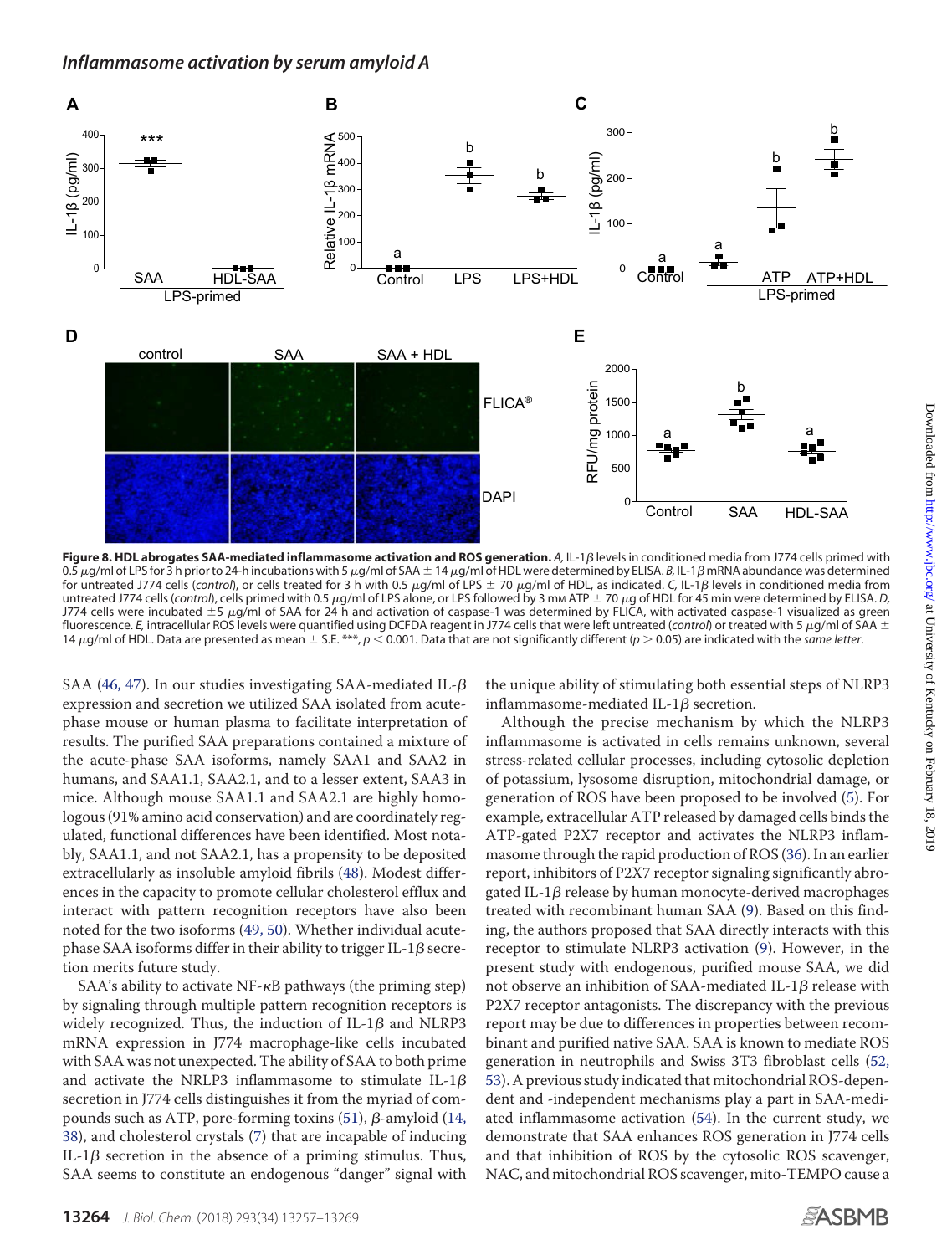significant decrease in SAA-mediated IL-1 $\beta$  release [\(Fig. 5\)](#page-6-0). Inhibiting cathepsin B activity potently abrogated IL-1 $\beta$  release by cells incubated with purified mouse SAA, consistent with previous results with recombinant SAA [\(9\)](#page-12-15). These data suggest that SAA mediates NLRP3 inflammasome activation through a mechanism involving lysosomal degradation and protease release [\(5\)](#page-12-4). Interestingly, cathepsin B is known to be involved in the proteolytic processing of SAA resulting in AA amyloid proteins [\(55\)](#page-14-6). Whether cathepsin B-mediated proteolytic processing of SAA leads to NLRP3 inflammasome activation needs to be investigated.

We report a role for  $K^+$  efflux in SAA-mediated IL-1 $\beta$ release. Potassium efflux has been shown to be required for NLRP3 activation by various inflammasome stimuli [\(56,](#page-14-7) [57\)](#page-14-8). Thus, it appears that SAA mediates inflammasome activation through multiple pathways. Whether these processes are interlinked or act independently is currently unclear. Evidence suggests that other NLRP3 activators induce lysosomal disruption, ROS generation, and  $K^+$  efflux, which apparently act in concert to ultimately lead to caspase-1 activation and IL-1 $\beta$  maturation [\(5\)](#page-12-4). For example, in a study of the pathogenesis of osteoarthritis, hydroxyapatite crystal-stimulated IL-1 $\beta$  release was shown to require ROS generation, lysosomal protease release, and  $K^+$ efflux [\(58\)](#page-14-9).

The majority of SAA in plasma is associated with HDL, a lipoprotein fraction generally thought to be anti-inflammatory [\(59,](#page-14-10) [60\)](#page-14-11). During an acute inflammatory response SAA can be the major apolipoprotein on HDL [\(61\)](#page-14-12). The relationship between the respective functions of SAA and HDL is complex. Although HDL enriched in SAA is thought to be impaired in its anti-inflammatory properties [\(62,](#page-14-13) [63\)](#page-14-14), many of the proinflammatory effects of SAA have been attributed to lipid-free, and not HDL-associated SAA [\(41\)](#page-13-21). In our study, we report that HDL completely masks SAA-mediated NLRP3 inflammasome priming and activation. HDL is known to inhibit inflammasome activation by other stimuli including cholesterol crystals, ATP, nigericin, silica, and alum [\(42\)](#page-13-22) in THP-1 cells, a monocytic cell line that requires no priming for inflammasome activation. On the other hand, in our studies, HDL did not alter LPS/ATPinduced IL-1 $\beta$  secretion, even though there was a trend for HDL to decrease LPS-mediated IL-1 $\beta$  mRNA expression [\(Fig.](#page-9-0) 8, *B* [and](#page-9-0) *C*). Thus, HDL does not appear to have a global effect on the ability of cells to respond to stimuli that provoke IL-1 $\beta$ release. Although the precise mechanism by which HDL protects cells from inflammasome activation has not been clearly delineated, we noted that the effect of HDL to suppress SAAstimulated IL-1 $\beta$  release was accompanied by a significant reduction in ROS [\(Fig. 8](#page-9-0)*E*). The major apolipoproteins of HDL, apoA-I and apoA-II, were ineffective in blocking SAA's effects [\(Fig. 7](#page-8-0)*F*). Lipid-free apoA-I and apoA-II were also incapable of mimicking SAA's ability to trigger IL-1β release [\(Fig. 7](#page-8-0)*F*).

At this time it is unclear how HDL masks SAA's biological effects. One possibility is there are bioactive motifs on SAA that are masked when SAA is bound to lipoprotein particles. Alternatively, differences in the conformation of SAA in the lipidfree *versus* HDL-bound form may be critical for its biological activity. Lipid-free SAA possesses a random coil-like conformation at 37 °C [\(64,](#page-14-15) [65\)](#page-14-16), whereas HDL binding stabilizes SAA into

## *Inflammasome activation by serum amyloid A*

an  $\alpha$ -helical conformation [\(64–](#page-14-15)[66\)](#page-14-17). SAA-induced signaling via the formyl peptide [\(67\)](#page-14-18), CD36 [\(26\)](#page-13-9), and Toll-like receptors [\(41\)](#page-13-21) is apparent only with lipid-free SAA, whereas both lipid-free and HDL-bound SAA interact with SR-BI [\(25\)](#page-13-8). It is possible that once liberated from HDL, SAA undergoes structural changes or becomes susceptible to limited proteolysis and the modified protein triggers inflammasome activation. Our study, consistent with other reports [\(68,](#page-14-19) [69\)](#page-14-20), indicates that HDL does not prevent cellular uptake of SAA [\(Fig. 7,](#page-8-0) *G* and *H*). According to one report, HDL-SAA is internalized through a clathrin-dependent endocytic pathway and then trafficked to lysosomes where it accumulates as SAA aggregates or amyloid deposits [\(69\)](#page-14-20). We did not observe localization of SAA in lysosomes in our studies, which involved 4-h treatments [\(Fig. 7,](#page-8-0) *G* and *H*). Amyloid fibril formation is believed to occur when the influx of SAA into cells exceeds their proteolytic capacity [\(69\)](#page-14-20). Amyloid fibrils can cause disruption of lysosomal membranes [\(69\)](#page-14-20), which may trigger inflammasome activation. However, it seems unlikely that SAA fibril formation is responsible for triggering inflammasome activation in our study, as HDL-bound SAA is capable of forming intracellular fibrils [\(68,](#page-14-19) [69\)](#page-14-20).

Under homeostatic conditions, liver-derived SAA is unlikely to trigger inflammasome activation because virtually all of it is bound to HDL. Indeed, transgenic mice with inducible, liverspecific SAA expression do not exhibit increased inflammation despite very high levels of plasma SAA ( $>1$  mg/ml) [\(70\)](#page-14-21). However, in the right context SAA might be released from HDL in tissues to exert local pro-inflammatory effects. Our finding that AngII-induced increases in IL-1 $\beta$  are significantly blunted in mice lacking acute-phase SAAs underscores the fact that SAA has pro-inflammatory effects in pathological settings, such as experimental AAA. SAA concentrations can be dramatically elevated in tissues due to local injury, infection, or inflammation (15, 71–74). The relative contribution of locally produced SAA *versus* HDL-bound SAA that has deposited in tissues at the site of injury or inflammation is not known, and merits further investigation. Although inflammasome activation represents a host defense to pathogens and host-derived danger signals, inappropriate or excessive activation results in tissue injury [\(75\)](#page-14-22). Thus, to protect the host from widespread tissue damage, HDL may serve as a transporter and shield to prevent excessive SAA-mediated systemic inflammasome activation.

### **Materials and methods**

#### *Animals*

Targeted deletion of the *saa1.1* and *saa2.1* genes in C57BL/6 mice was performed by InGenious Targeting Laboratory, Inc. as described earlier [\(76\)](#page-14-23). The mice were then crossed with apo $E^{-/-}$  mice to generate apo $E^{-/-}$  mice lacking acute-phase SAAs (apo $E^{-/-} \times$  SAA1.1/2.1-DKO) [\(15\)](#page-12-13). For AngII infusion studies, animals were housed in microisolator cages and provided normal rodent diet and water *ad libitum*. AngII (1,000 ng  $\text{kg}^{-1}$  min $^{-1}$ ; Sigma) or saline was administered via Alzet osmotic minipumps (model 2004; Durect Corporation) to 12–14–week-old male mice anesthetized with 50  $\mu$ l of ketamine/xylazine mixture, 90 and 10 mg/ml, respectively (Ket-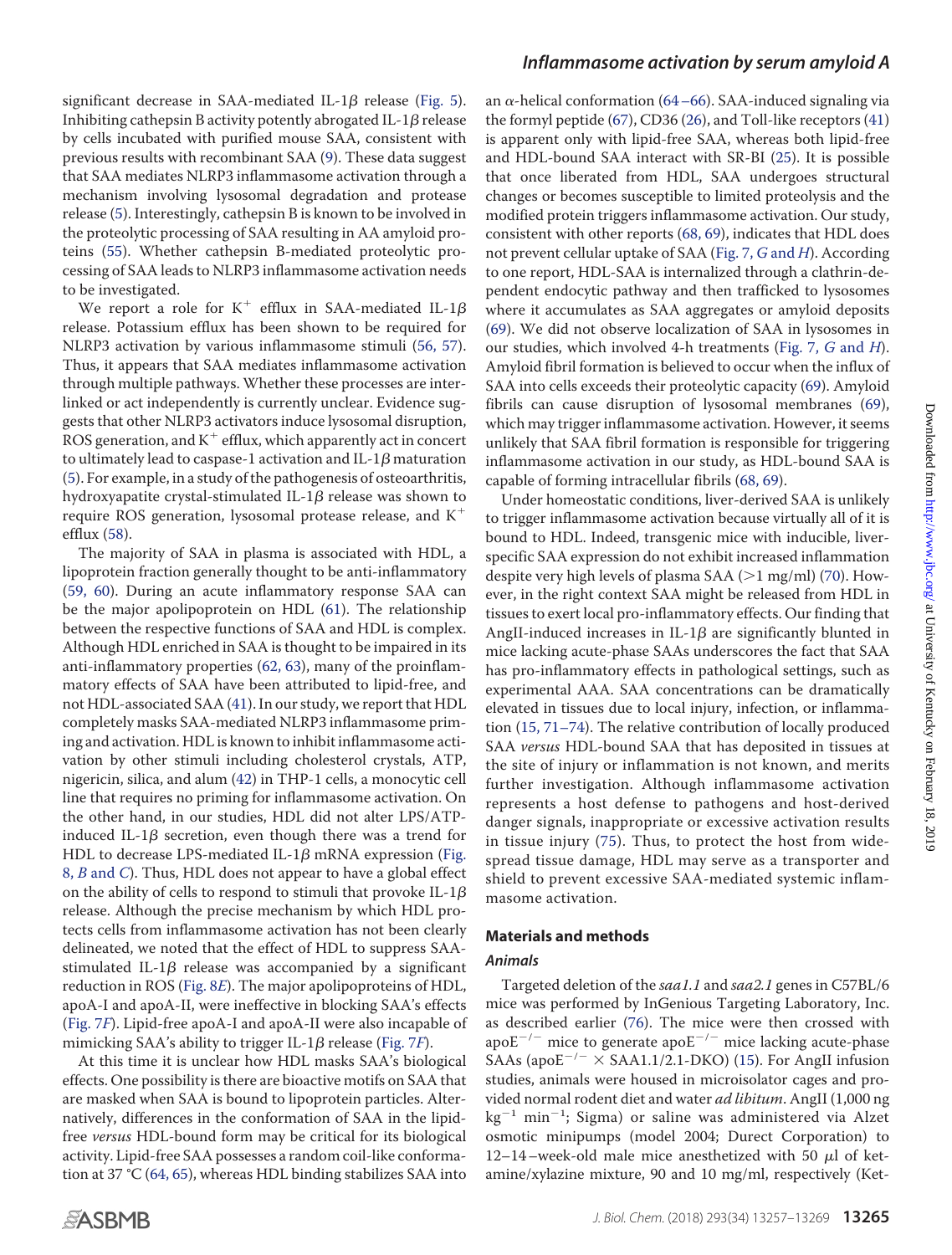# *Inflammasome activation by serum amyloid A*

amine, Butler Schein; Xylazine, Lloyd Laboratories) as previously described [\(77\)](#page-14-24). Plasma was collected 28 days after pump implantation for IL-1 $\beta$  determinations. AAV vectors (serotype 8) were produced by the Viral Vector Core at the University of Pennsylvania. The AAV-SAA1.1 vector contains an insert encoding mouse SAA1.1 (GenBank<sup>TM</sup> accession NM\_011314). Empty AAV vector (AAV-null) was used as control. For the AAV study, apo $E^{-/-} \times$  SAA1.1/2.1 DKO mice were injected i.p. with  $1 \times 10e11$  particles of AAV-SAA1.1 or AAV-null in a total volume of 200  $\mu$ l of sterile saline. Blood samples were collected from the retroorbital sinus at baseline (prior to AAV injections) and 14 days later to confirm that blood SAA levels were elevated in AAV-SAA1.1-treated mice (typically 300–500  $\mu$ g/ml). AngII pumps were implanted on day 15 as described above. Plasma IL-1 $\beta$  was determined after 28-day AngII infusion. All studies were performed with the approval of the University of Kentucky Institutional Animal Care and Use Committee.

# *HDL isolation*

HDLs  $(d = 1.063 - 1.21$  g/ml) were isolated from C57BL/6 mice and healthy human volunteers by density gradient ultracentrifugation, dialyzed against 150 mmol/liter of NaCl, 0.01% (w/v) EDTA, sterile filtered, and stored under argon gas at 4 °C [\(18\)](#page-13-1). Protein concentrations were determined by the method of Lowry *et al.* [\(78\)](#page-14-25). The human plasma was collected under an IRB-approved protocol.

# *SAA purification*

hSAA and mouse SAA were purified as described earlier [\(79\)](#page-14-26). Briefly, human and mouse HDL were isolated by serial density gradient ultracentrifugation from plasma of patients 24 h after cardiac surgery or mice injected with lipopolysaccharide (50  $\mu$ g/mouse), respectively. The human plasma was collected under an IRB-approved protocol. The HDLs  $(\sim 20 \text{ mg of pro-}$ tein) were then delipidated, and the delipidated proteins were separated by gel filtration on a Sephacryl S-200 column in a buffer containing 7 mol/liter of urea, 20 mmol/liter of Tris, 150 mmol/liter of NaCl, 1 mmol/liter of EDTA, pH 8. SAA-containing fractions were identified by SDS-PAGE, pooled, and dialyzed against 2 mmol/liter of Tris, 15 mmol/liter of NaCl, and 0.1 mmol/liter of EDTA, pH 8.4, prior to 10-fold concentration. LPS contamination in purified SAA preparations was below the level of detection ( $\langle 0.075 \text{ EU/mg}$ ; ToxinSensor<sup>TM</sup> Chromogenic LAL Endotoxin Assay Kit, catalog number L00350C, GenScript).

# *Cell cultures and treatments*

Murine J774.2 macrophage-like cells were obtained from Sigma and maintained in complete medium (Dulbecco's modified Eagle's medium (DMEM), supplemented with 10% fetal bovine serum, 100 units/ml of penicillin/streptomycin, 2 mm L-glutamine). For experiments with SAA, J774.2 cells were incubated with  $5-50 \mu g/ml$  of purified mouse or human SAA in serum-free DMEM containing 0.2% fatty acid-free BSA (SFM) for 8–24 h. For experiments with SAA and HDL, SAA and HDL were co-incubated at a ratio of 1:2.8 (protein:protein) for 1 h at room temperature prior to treating the cells. For LPS (Innaxon,

catalog number IAX-100-012-5001) and ATP (Sigma) treatment, the cells were incubated with LPS (0.5  $\mu$ g/ml) for 3 h in SFM followed by treatment with ATP (3 mm) for 45 min. For LPS and alum (Imject alum adjuvant; a mixture of aluminum hydroxide and magnesium hydroxide, Pierce) treatment, the cells were incubated with LPS (0.5  $\mu$ g/ml) for 3 h in SFM followed by treatment with alum (200  $\mu$ g/ml) for 4 h. Cathepsin B inhibitor, CA-074-Me (Sigma), caspase-1 inhibitor, Z-YVADfmk (Vergent Bioscience), cathepsin L inhibitor (Calbiochem), cytochalasin D (Sigma), glyburide (Sigma), and the P2X7R antagonists, A-438079 hydrochloride (Sigma) and AZ-10606120 (TOCRIS) were dissolved in DMSO, and used at the indicated concentrations. Mito-TEMPO (Santa Cruz Biotechnology) was dissolved in water and used at the indicated concentration. NAC (Sigma) and ATP were dissolved directly in SFM, and the pH was adjusted to 7.4 before treating the cells.

# *Isolation and preparation of bone marrow– derived macrophages*

BMDMs were isolated and cultured as previously described [\(80\)](#page-14-27). Briefly, femurs and tibias were removed from mice, cleaned of surrounding muscles, and then washed in PBS followed by complete DMEM. After cutting through the epiphysis at both ends, the femur and tibia were slowly flushed with complete DMEM using a 23-gauge needle and 5-ml syringe, which was then passed through a  $70$ - $\mu$ m cell strainer. After dispersing the cells by repeatedly passing through an 18-gauge needle, the cells were centrifuged at 850 rpm for 5 min. Cell pellets were re-suspended in complete DMEM containing 25 ng/ml of macrophage colony-stimulating factor (PeproTech) and plated in a 24-well dish. After 3 days, media was changed to fresh complete DMEM with 25 ng/ml of macrophage colony-stimulating factor; the differentiated cells were used after 6 additional days of culture.

# *RNA isolation and quantitative RT-PCR*

Total RNA was isolated from cultured cells according to the manufacturer's instructions (RNeasy® Mini Kit, Qiagen). RNA samples were incubated with DNase I (Qiagen) for 15 min at room temperature prior to reverse transcription. RNA from cultured cells  $(0.2-0.5 \mu g)$  was reverse transcribed into cDNA using the Reverse Transcription System (Applied Biosystems). After 4-fold dilution, 5  $\mu$ l was used as a template for real-time RT-PCR. Amplification was done for 40 cycles using Power SYBR Green PCR master mix kit (Applied Biosystems). Quantification of mRNA was performed using the  $\Delta\Delta C_T$  method and normalized to GAPDH. Primer sequences are as follows: GAPDH (NM\_008084), 5′-CTCATGACCACAGTCCATG- $CCA-3', 5'-GGATGACCTTGCCCACACAGCCTT-3'; IL-1 $\beta$$ (NM 008361), 5'-GTCACAAGAAACCATGGCACAT-3', 5'-GCCCATCAGAGGCAAGGA-3'; and NLRP3 (XR\_388400), 5'-TGCTCTTCACTGCTATCAAGCCCT-3', 5'-ACAA-GCCTTTGCTCCAGACCCTAT-3'.

# *Fluorescent microscopy*

FITC-labeled SAA was prepared according to the manufacturer's instructions (Invitrogen) using 50  $\mu$ g each of recombinant mouse SAA1.1 and -2.1 (R&D Systems) reconstituted in

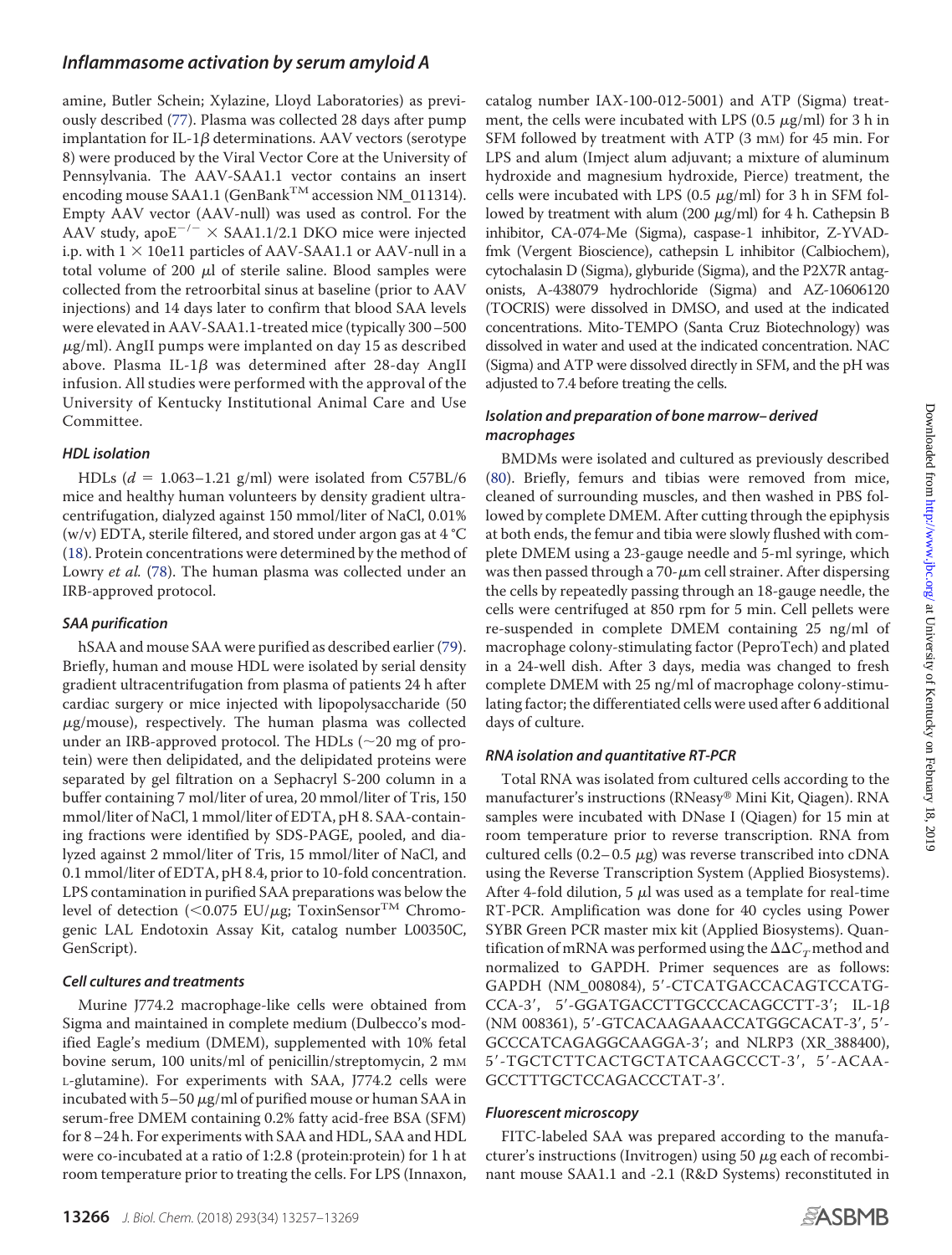100  $\mu$ l of PBS. Unbound FITC was removed by washing the bound material with cold PBS on a 3K concentrator (Millipore). J774 cells were seeded on glass coverslips and grown until confluent. Cells were then incubated with FITC-labeled free SAA (0.5  $\mu$ g/ml) or FITC-labeled SAA bound to HDL (1:2.8 SAA to HDL) in SFM for 40 min. The cells were fixed for 30 min with 4% (v/v) paraformaldehyde, followed by incubation for 2 h at 25 °C with primary antibody for lysosomal marker anti-mouse LAMP-1 (CD107a- eBioscience) and Alexa 568-labeled antimouse secondary antibody (Thermo Fisher Scientific). The cells were washed extensively and mounted on slides using Vectashield mounting medium with DAPI (Vector Laboratories). Confocal microscopy was performed at the University of Kentucky Imaging Facility using A1R+ Resonant Scanning Confocal microscope (Nikon).

## *Western blotting*

Cell lysates were prepared from J774 cells after treatment with or without SAA (50  $\mu$ g/ml). Aliquots corresponding to 10  $\mu$ g of protein were separated on a 4-20% polyacrylamide gradient gel (Bio-Rad) and immunoblotted with anti-caspase-1 (p20) mouse antibody (Adipogen Life Sciences).

## *SAA and IL-1*- *measurements*

Plasma SAA concentrations were determined using a mouse ELISA kit (Tridelta Development Ltd.). Concentrations of IL-1 $\beta$  in plasma and cell culture media were determined using a mouse IL-1β ELISA kit (R&D Systems). For BMDMs, IL-1 $\beta$  in conditioned media was normalized to total cell protein to account for potential differences in seeding density.

### *Intracellular caspase-1 activation assay*

Active caspase-1 was visualized using a FAM-FLICA capase-1 assay kit (FLICA®; ImmunoChemistry Technologies) according to the manufacturer's guidelines. Stained cells were visualized by fluorescent microscopy (Nikon Eclipse 80i microscope, Nikon Instruments).

## *Cellular ROS assay*

Cellular ROS levels were determined using a cell permeant reagent DCFDA, a fluorogenic dye that measures hydroxyl, peroxyl, and other ROS activity within the cell (Abcam) following the manufacturer's guidelines.

## *Statistical analysis*

Data are expressed as mean  $\pm$  S.E. Results were analyzed by Student's*t*test or one-way analysis of variance followed by Bonferroni's post test. Values of  $p < 0.05$  were considered statistically significant.

*Author contributions*—P. S. and N. R. W. conceptualization; P. S. data curation; P. S. and M. C. D. B. formal analysis; P. S. and N. R. W. validation; P. S. visualization; P. S. and M. C. D. B. methodology; P. S. writing-original draft; P. S. project administration; P. S., M. C. D. B., and N. R. W. writing-review and editing; M. C. D. B. and N. R. W. resources; N. R. W. supervision; N. R. W. funding acquisition; N. R. W. investigation.

*Acknowledgments—We thank Dr. Frederick C. De Beer for helpful discussions and Andrea Trumbauer and Victoria Noffsinger for excellent technical assistance.*

### **References**

- <span id="page-12-0"></span>1. Dinarello, C. A., Simon, A., and van der Meer, J. W. (2012) Treating inflammation by blocking interleukin-1 in a broad spectrum of diseases. *Nat. Rev. Drug. Discov.* **11,** 633–652 [CrossRef](http://dx.doi.org/10.1038/nrd3800) [Medline](http://www.ncbi.nlm.nih.gov/pubmed/22850787)
- <span id="page-12-1"></span>2. Guo, H., Callaway, J. B., and Ting, J. P. (2015) Inflammasomes: mechanism of action, role in disease, and therapeutics. *Nat. Med.* **21,** 677–687 [CrossRef](http://dx.doi.org/10.1038/nm.3893) [Medline](http://www.ncbi.nlm.nih.gov/pubmed/26121197)
- <span id="page-12-2"></span>3. Larsen, C. M., Faulenbach, M., Vaag, A., Vølund, A., Ehses, J. A., Seifert, B., Mandrup-Poulsen, T., and Donath, M. Y. (2007) Interleukin-1-receptor antagonist in type 2 diabetes mellitus. *N. Engl. J. Med.* **356,** 1517–1526 [CrossRef](http://dx.doi.org/10.1056/NEJMoa065213) [Medline](http://www.ncbi.nlm.nih.gov/pubmed/17429083)
- <span id="page-12-3"></span>4. Ridker, P. M., Everett, B. M., Thuren, T., MacFadyen, J. G., Chang, W. H., Ballantyne, C., Fonseca, F., Nicolau, J., Koenig, W., Anker, S. D., Kastelein, J. J. P., Cornel, J. H., Pais, P., Pella, D., Genest, J., *et al*. (2017) Antiinflammatory therapy with canakinumab for atherosclerotic disease. *N. Engl. J. Med.* **377,** 1119–1131 [CrossRef](http://dx.doi.org/10.1056/NEJMoa1707914) [Medline](http://www.ncbi.nlm.nih.gov/pubmed/28845751)
- <span id="page-12-4"></span>5. Jo, E. K., Kim, J. K., Shin, D. M., and Sasakawa, C. (2016) Molecular mechanisms regulating NLRP3 inflammasome activation. *Cell Mol. Immunol.* **13,** 148–159 [CrossRef](http://dx.doi.org/10.1038/cmi.2015.95) [Medline](http://www.ncbi.nlm.nih.gov/pubmed/26549800)
- <span id="page-12-5"></span>6. Patel, M. N., Carroll, R. G., Galván-Pena, S., Mills, E. L., Olden, R., Triantafilou, M., Wolf, A. I., Bryant, C. E., Triantafilou, K., and Masters, S. L. (2017) Inflammasome priming in sterile inflammatory disease. *Trends Mol. Med.* **23,** 165–180 [CrossRef](http://dx.doi.org/10.1016/j.molmed.2016.12.007) [Medline](http://www.ncbi.nlm.nih.gov/pubmed/28109721)
- <span id="page-12-6"></span>7. Duewell, P., Kono, H., Rayner, K. J., Sirois, C. M., Vladimer, G., Bauernfeind, F. G., Abela, G. S., Franchi, L., Nuñez, G., Schnurr, M., Espevik, T., Lien, E., Fitzgerald, K. A., Rock, K. L., *et al*. (2010) NLRP3 inflammasomes are required for atherogenesis and activated by cholesterol crystals. *Nature* **464,** 1357–1361 [CrossRef](http://dx.doi.org/10.1038/nature08938) [Medline](http://www.ncbi.nlm.nih.gov/pubmed/20428172)
- <span id="page-12-7"></span>8. Ather, J. L., Ckless, K., Martin, R., Foley, K. L., Suratt, B. T., Boyson, J. E., Fitzgerald, K. A., Flavell, R. A., Eisenbarth, S. C., and Poynter, M. E. (2011) Serum amyloid A activates the NLRP3 inflammasome and promotes Th17 allergic asthma in mice. *J. Immunol.* **187,** 64–73 [CrossRef](http://dx.doi.org/10.4049/jimmunol.1100500) [Medline](http://www.ncbi.nlm.nih.gov/pubmed/21622869)
- <span id="page-12-15"></span>9. Niemi, K., Teirilä, L., Lappalainen, J., Rajamäki, K., Baumann, M. H., Öörni, K., Wolff, H., Kovanen, P. T., Matikainen, S., and Eklund, K. K. (2011) Serum amyloid A activates the NLRP3 inflammasome via P2X7 receptor and a cathepsin B-sensitive pathway. *J. Immunol.* **186,** 6119–6128 [CrossRef](http://dx.doi.org/10.4049/jimmunol.1002843) [Medline](http://www.ncbi.nlm.nih.gov/pubmed/21508263)
- <span id="page-12-8"></span>10. Migita, K., Izumi, Y., Jiuchi, Y., Kozuru, H., Kawahara, C., Nakamura, M., Nakamura, T., Agematsu, K., Masumoto, J., Yasunami, M., Kawakami, A., and Eguchi, K. (2014) Serum amyloid A induces NLRP-3-mediated IL-1 $\beta$ secretion in neutrophils. *PLoS ONE* **9,** e96703 [CrossRef](http://dx.doi.org/10.1371/journal.pone.0096703) [Medline](http://www.ncbi.nlm.nih.gov/pubmed/24846290)
- <span id="page-12-9"></span>11. Kluve-Beckerman, B., Drumm, M. L., and Benson, M. D. (1991) Nonexpression of the human serum amyloid A three (SAA3) gene. *DNA Cell Biol.* **10,** 651–661 [CrossRef](http://dx.doi.org/10.1089/dna.1991.10.651) [Medline](http://www.ncbi.nlm.nih.gov/pubmed/1755958)
- <span id="page-12-10"></span>12. de Beer, M. C., Yuan, T., Kindy, M. S., Asztalos, B. F., Roheim, P. S., and de Beer, F. C. (1995) Characterization of constitutive human serum amyloid A protein (SAA4) as an apolipoprotein. *J. Lipid Res.* **36,** 526–534 [Medline](http://www.ncbi.nlm.nih.gov/pubmed/7775864)
- <span id="page-12-11"></span>13. Uhlar, C. M., and Whitehead, A. S. (1999) Serum amyloid A, the major vertebrate acute-phase reactant. *Eur. J. Biochem.* **265,** 501–523 [CrossRef](http://dx.doi.org/10.1046/j.1432-1327.1999.00657.x) [Medline](http://www.ncbi.nlm.nih.gov/pubmed/10504381)
- <span id="page-12-12"></span>14. Eklund, K. K., Niemi, K., and Kovanen, P. T. (2012) Immune functions of serum amyloid A. *Crit. Rev. Immunol.* **32,** 335–348 [CrossRef](http://dx.doi.org/10.1615/CritRevImmunol.v32.i4.40) [Medline](http://www.ncbi.nlm.nih.gov/pubmed/23237509)
- <span id="page-12-13"></span>15. Webb, N. R., De Beer, M. C., Wroblewski, J. M., Ji, A., Bailey, W., Shridas, P., Charnigo, R. J., Noffsinger, V. P., Witta, J., Howatt, D. A., Balakrishnan, A., Rateri, D. L., Daugherty, A., and De Beer, F. C. (2015) Deficiency of endogenous acute-phase serum amyloid A protects apo $E-/-$  mice from angiotensin II-induced abdominal aortic aneurysm formation. *Arterioscler. Thromb. Vasc. Biol.* **35,** 1156–1165 [CrossRef](http://dx.doi.org/10.1161/ATVBAHA.114.304776) [Medline](http://www.ncbi.nlm.nih.gov/pubmed/25745063)
- <span id="page-12-14"></span>16. Meek, R. L., Urieli-Shoval, S., and Benditt, E. P. (1994) Expression of apolipoprotein serum amyloid A mRNA in human atherosclerotic lesions and cultured vascular cells: implications for serum amyloid A function. *Proc. Natl. Acad. Sci. U.S.A.* **91,** 3186–3190 [CrossRef](http://dx.doi.org/10.1073/pnas.91.8.3186) [Medline](http://www.ncbi.nlm.nih.gov/pubmed/8159722)

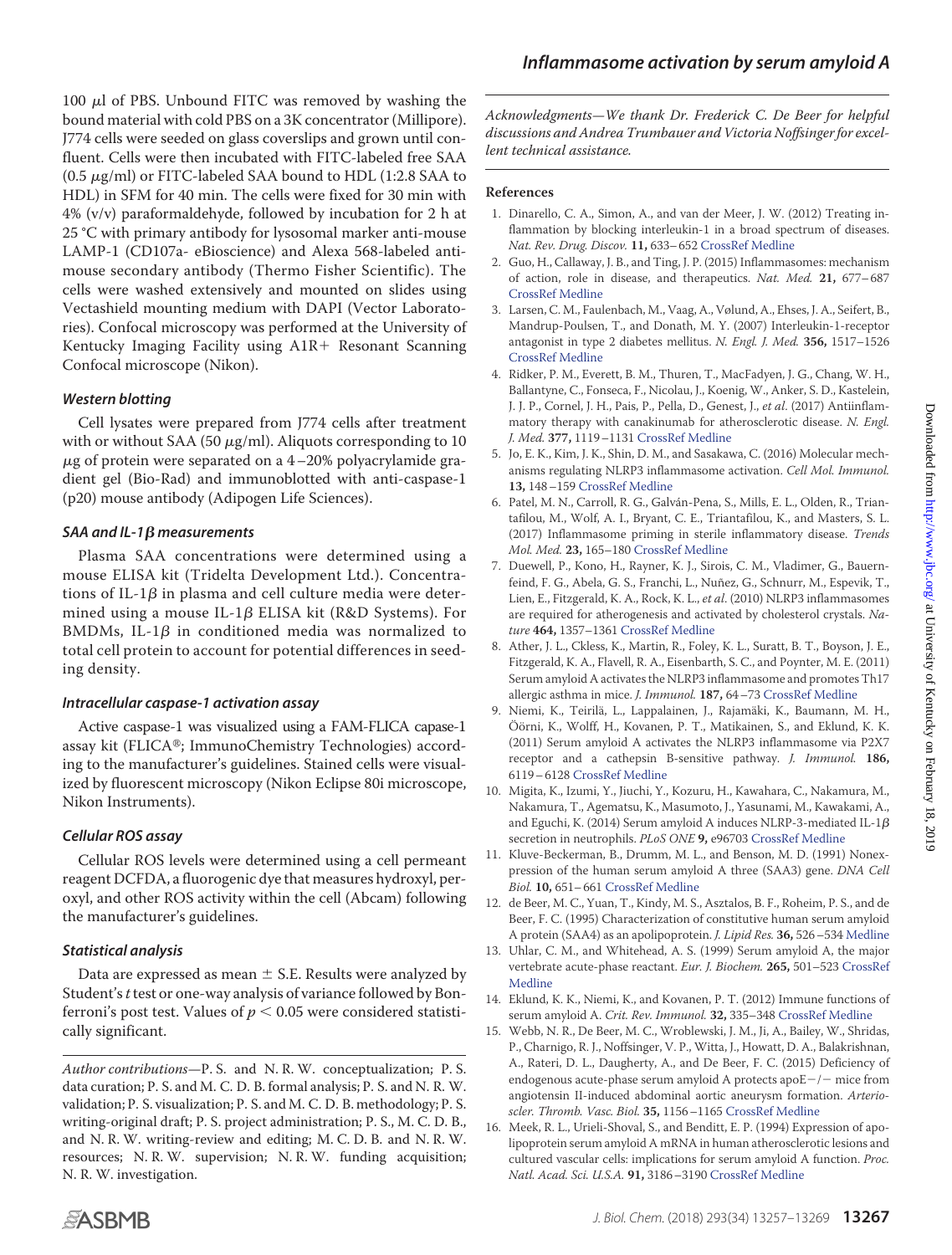- <span id="page-13-0"></span>17. Connolly, M., Marrelli, A., Blades, M., McCormick, J., Maderna, P., Godson, C., Mullan, R., FitzGerald, O., Bresnihan, B., Pitzalis, C., Veale, D. J., and Fearon, U. (2010) Acute serum amyloid A induces migration, angiogenesis, and inflammation in synovial cells *in vitro* and in a human rheumatoid arthritis/SCID mouse chimera model. *J. Immunol.* **184,** 6427–6437 [CrossRef](http://dx.doi.org/10.4049/jimmunol.0902941) [Medline](http://www.ncbi.nlm.nih.gov/pubmed/20435930)
- <span id="page-13-1"></span>18. Coetzee, G. A., Strachan, A. F., van der Westhuyzen, D. R., Hoppe, H. C., Jeenah, M. S., and de Beer, F. C. (1986) Serum amyloid A-containing human high density lipoprotein 3: density, size, and apolipoprotein composition. *J. Biol. Chem.* **261,** 9644–9651 [Medline](http://www.ncbi.nlm.nih.gov/pubmed/3525531)
- <span id="page-13-2"></span>19. Ancsin, J. B., and Kisilevsky, R. (1999) The heparin/heparan sulfate-binding site on apo-serum amyloid A: implications for the therapeutic intervention of amyloidosis. *J. Biol. Chem.* **274,** 7172–7181 [CrossRef](http://dx.doi.org/10.1074/jbc.274.11.7172) [Medline](http://www.ncbi.nlm.nih.gov/pubmed/10066777)
- <span id="page-13-3"></span>20. Preciado-Patt, L., Levartowsky, D., Prass, M., Hershkoviz, R., Lider, O., and Fridkin, M. (1994) Inhibition of cell adhesion to glycoproteins of the extracellular matrix by peptides corresponding to serum amyloid A: toward understanding the physiological role of an enigmatic protein. *Eur. J. Biochem.* **223,** 35–42 [CrossRef](http://dx.doi.org/10.1111/j.1432-1033.1994.tb18963.x) [Medline](http://www.ncbi.nlm.nih.gov/pubmed/8033906)
- <span id="page-13-4"></span>21. Lee, H. Y., Kim, S. D., Shim, J.W., Lee, S. Y., Lee, H., Cho, K. H., Yun, J., and Bae, Y. S. (2008) Serum amyloid A induces CCL2 production via formyl peptide receptor-like 1-mediated signaling in human monocytes. *J. Immunol.* **181,** 4332–4339 [CrossRef](http://dx.doi.org/10.4049/jimmunol.181.6.4332) [Medline](http://www.ncbi.nlm.nih.gov/pubmed/18768891)
- <span id="page-13-5"></span>22. Lee, H. Y., Kim, S. D., Shim, J. W., Kim, H. J., Yun, J., Baek, S. H., Kim, K., and Bae, Y. S. (2010) A pertussis toxin sensitive G-protein-independent pathway is involved in serum amyloid A-induced formyl peptide receptor 2-mediated CCL2 production. *Exp. Mol. Med.* **42,** 302–309 [CrossRef](http://dx.doi.org/10.3858/emm.2010.42.4.029) [Medline](http://www.ncbi.nlm.nih.gov/pubmed/20177146)
- <span id="page-13-6"></span>23. Cheng, N., He, R., Tian, J., Ye, P. P., and Ye, R. D. (2008) Cutting edge: TLR2 is a functional receptor for acute-phase serum amyloid A. *J. Immunol.* **181,** 22–26 [CrossRef](http://dx.doi.org/10.4049/jimmunol.181.1.22) [Medline](http://www.ncbi.nlm.nih.gov/pubmed/18566366)
- <span id="page-13-7"></span>24. Sandri, S., Rodriguez, D., Gomes, E., Monteiro, H. P., Russo, M., and Campa, A. (2008) Is serum amyloid A an endogenous TLR4 agonist? *J. Leukoc. Biol.* **83,** 1174–1180 [CrossRef](http://dx.doi.org/10.1189/jlb.0407203) [Medline](http://www.ncbi.nlm.nih.gov/pubmed/18252871)
- <span id="page-13-8"></span>25. Cai, L., de Beer, M. C., de Beer, F. C., and van der Westhuyzen, D. R. (2005) Serum amyloid A is a ligand for scavenger receptor class B type I and inhibits high density lipoprotein binding and selective lipid uptake. *J. Biol. Chem.* **280,** 2954–2961 [CrossRef](http://dx.doi.org/10.1074/jbc.M411555200) [Medline](http://www.ncbi.nlm.nih.gov/pubmed/15561721)
- <span id="page-13-9"></span>26. Baranova, I. N., Bocharov, A. V., Vishnyakova, T. G., Kurlander, R., Chen, Z., Fu, D., Arias, I. M., Csako, G., Patterson, A. P., and Eggerman, T. L. (2010) CD36 is a novel serum amyloid A (SAA) receptor mediating SAA binding and SAA-induced signaling in human and rodent cells. *J. Biol. Chem.* **285,** 8492–8506 [CrossRef](http://dx.doi.org/10.1074/jbc.M109.007526) [Medline](http://www.ncbi.nlm.nih.gov/pubmed/20075072)
- <span id="page-13-10"></span>27. Johnston, W. F., Salmon, M., Pope, N. H., Meher, A., Su, G., Stone, M. L., Lu, G., Owens, G. K., Upchurch, G. R., Jr., and Ailawadi, G. (2014) Inhibition of interleukin-1 $\beta$  decreases aneurysm formation and progression in a novel model of thoracic aortic aneurysms. *Circulation* **130,** S51–S59 [CrossRef](http://dx.doi.org/10.1161/CIRCULATIONAHA.113.006800) [Medline](http://www.ncbi.nlm.nih.gov/pubmed/25200056)
- 28. Johnston, W. F., Salmon, M., Su, G., Lu, G., Stone, M. L., Zhao, Y., Owens, G. K., Upchurch, G. R., Jr., and Ailawadi, G. (2013) Genetic and pharmacologic disruption of interleukin-1beta signaling inhibits experimental aortic aneurysm formation. *Arterioscler. Thromb. Vasc. Biol.* **33,** 294–304 [CrossRef](http://dx.doi.org/10.1161/ATVBAHA.112.300432) [Medline](http://www.ncbi.nlm.nih.gov/pubmed/23288154)
- <span id="page-13-13"></span>29. Usui, F., Shirasuna, K., Kimura, H., Tatsumi, K., Kawashima, A., Karasawa, T., Yoshimura, K., Aoki, H., Tsutsui, H., Noda, T., Sagara, J., Taniguchi, S., and Takahashi, M. (2015) Inflammasome activation by mitochondrial oxidative stress in macrophages leads to the development of angiotensin II-induced aortic aneurysm. *Arterioscler. Thromb. Vasc. Biol.* **35,** 127–136 [CrossRef](http://dx.doi.org/10.1161/ATVBAHA.114.303763) [Medline](http://www.ncbi.nlm.nih.gov/pubmed/25378412)
- 30. Sun, W., Pang, Y., Liu, Z., Sun, L., Liu, B., Xu, M., Dong, Y., Feng, J., Jiang, C., Kong, W., and Wang, X. (2015) Macrophage inflammasome mediates hyperhomocysteinemia-aggravated abdominal aortic aneurysm. *J. Mol. Cell Cardiol.* **81,** 96–106 [CrossRef](http://dx.doi.org/10.1016/j.yjmcc.2015.02.005) [Medline](http://www.ncbi.nlm.nih.gov/pubmed/25680906)
- 31. Roberts, R. L., Van Rij, A. M., Phillips, L. V., Young, S., McCormick, S. P., Merriman, T. R., and Jones, G. T. (2011) Interaction of the inflammasome genes CARD8 and NLRP3 in abdominal aortic aneurysms. *Atherosclerosis* **218,** 123–126 [CrossRef](http://dx.doi.org/10.1016/j.atherosclerosis.2011.04.043) [Medline](http://www.ncbi.nlm.nih.gov/pubmed/21621776)
- <span id="page-13-11"></span>32. Wu, D., Ren, P., Zheng, Y., Zhang, L., Xu, G., Xie, W., Lloyd, E. E., Zhang, S., Zhang, Q., Curci, J. A., Coselli, J. S., Milewicz, D. M., Shen, Y. H., and

LeMaire, S. A. (2017) NLRP3 (nucleotide oligomerization domain-like receptor family, pyrin domain containing 3)-caspase-1 inflammasome degrades contractile proteins: implications for aortic biomechanical dysfunction and aneurysm and dissection formation. *Arterioscler. Thromb. Vasc. Biol.* **37,** 694–706 [CrossRef](http://dx.doi.org/10.1161/ATVBAHA.116.307648) [Medline](http://www.ncbi.nlm.nih.gov/pubmed/28153878)

- <span id="page-13-12"></span>33. Juvonen, J., Surcel, H. M., Satta, J., Teppo, A. M., Bloigu, A., Syrjälä, H., Airaksinen, J., Leinonen, M., Saikku, P., and Juvonen, T. (1997) Elevated circulating levels of inflammatory cytokines in patients with abdominal aortic aneurysm. *Arterioscler. Thromb. Vasc. Biol.* **17,** 2843–2847 [CrossRef](http://dx.doi.org/10.1161/01.ATV.17.11.2843) [Medline](http://www.ncbi.nlm.nih.gov/pubmed/9409264)
- <span id="page-13-14"></span>34. Tannock, L. R., De Beer, M. C., Ji, A., Shridas, P., Noffsinger, V. P., den Hartigh, L., Chait, A., De Beer, F. C., and Webb, N. R. (2017) Serum amyloid A3 is a high-density lipoprotein-associated acute phase protein. *J. Lipid Res.* **59,** 339–347 [Medline](http://www.ncbi.nlm.nih.gov/pubmed/29247043)
- <span id="page-13-15"></span>35. Garcia-Calvo, M., Peterson, E. P., Leiting, B., Ruel, R., Nicholson, D. W., and Thornberry, N. A. (1998) Inhibition of human caspases by peptidebased and macromolecular inhibitors. *J. Biol. Chem.* **273,** 32608–32613 [CrossRef](http://dx.doi.org/10.1074/jbc.273.49.32608) [Medline](http://www.ncbi.nlm.nih.gov/pubmed/9829999)
- <span id="page-13-16"></span>36. Gombault, A., Baron, L., and Couillin, I. (2012) ATP release and purinergic signaling in NLRP3 inflammasome activation. *Front. Immunol.* **3,** 414 [Medline](http://www.ncbi.nlm.nih.gov/pubmed/23316199)
- <span id="page-13-17"></span>37. Tschopp, J., and Schroder, K. (2010) NLRP3 inflammasome activation: the convergence of multiple signalling pathways on ROS production? *Nat. Rev. Immunol.* **10,** 210–215 [CrossRef](http://dx.doi.org/10.1038/nri2725) [Medline](http://www.ncbi.nlm.nih.gov/pubmed/20168318)
- <span id="page-13-18"></span>38. Halle, A., Hornung, V., Petzold, G. C., Stewart, C. R., Monks, B. G., Reinheckel, T., Fitzgerald, K. A., Latz, E., Moore, K. J., and Golenbock, D. T. (2008) The NALP3 inflammasome is involved in the innate immune re-sponse to amyloid-β. Nat. Immunol. 9, 857-865 [CrossRef](http://dx.doi.org/10.1038/ni.1636) [Medline](http://www.ncbi.nlm.nih.gov/pubmed/18604209)
- <span id="page-13-19"></span>39. Rajamäki, K., Lappalainen, J., Oörni, K., Välimäki, E., Matikainen, S., Kovanen, P. T., and Eklund, K. K. (2010) Cholesterol crystals activate the NLRP3 inflammasome in human macrophages: a novel link between cholesterol metabolism and inflammation. *PLoS ONE* **5,** e11765 [CrossRef](http://dx.doi.org/10.1371/journal.pone.0011765) [Medline](http://www.ncbi.nlm.nih.gov/pubmed/20668705)
- <span id="page-13-20"></span>40. Kluve-Beckerman, B., Liepnieks, J. J., Wang, L., and Benson, M. D. (1999) A cell culture system for the study of amyloid pathogenesis: amyloid formation by peritoneal macrophages cultured with recombinant serum amyloid A. *Am. J. Pathol* **155,** 123–133 [CrossRef](http://dx.doi.org/10.1016/S0002-9440(10)65107-3) [Medline](http://www.ncbi.nlm.nih.gov/pubmed/10393845)
- <span id="page-13-21"></span>41. Kim, M. H., de Beer, M. C., Wroblewski, J. M., Webb, N. R., and de Beer, F. C. (2013) SAA does not induce cytokine production in physiological conditions. *Cytokine* **61,** 506–512 [CrossRef](http://dx.doi.org/10.1016/j.cyto.2012.10.019) [Medline](http://www.ncbi.nlm.nih.gov/pubmed/23165195)
- <span id="page-13-22"></span>42. Thacker, S. G., Zarzour, A., Chen, Y., Alcicek, M. S., Freeman, L. A., Sviridov, D. O., Demosky, S. J., Jr., and Remaley, A. T. (2016) High-density lipoprotein reduces inflammation from cholesterol crystals by inhibiting inflammasome activation. *Immunology* **149,** 306–319 [CrossRef](http://dx.doi.org/10.1111/imm.12638) [Medline](http://www.ncbi.nlm.nih.gov/pubmed/27329564)
- <span id="page-13-23"></span>43. Witting, P. K., Song, C., Hsu, K., Hua, S., Parry, S. N., Aran, R., Geczy, C., and Freedman, S. B. (2011) The acute-phase protein serum amyloid A induces endothelial dysfunction that is inhibited by high-density lipoprotein. *Free Radic. Biol. Med.* **51,** 1390–1398 [CrossRef](http://dx.doi.org/10.1016/j.freeradbiomed.2011.06.031) [Medline](http://www.ncbi.nlm.nih.gov/pubmed/21784147)
- <span id="page-13-24"></span>44. Song, C., Hsu, K., Yamen, E., Yan, W., Fock, J., Witting, P. K., Geczy, C. L., and Freedman, S. B. (2009) Serum amyloid A induction of cytokines in monocytes/macrophages and lymphocytes. *Atherosclerosis* **207,** 374–383 [CrossRef](http://dx.doi.org/10.1016/j.atherosclerosis.2009.05.007) [Medline](http://www.ncbi.nlm.nih.gov/pubmed/19535079)
- <span id="page-13-25"></span>45. Amstad, P. A., Yu, G., Johnson, G. L., Lee, B. W., Dhawan, S., and Phelps, D. J. (2001) Detection of caspase activation in situ by fluorochrome-labeled caspase inhibitors. *BioTechniques* **31,** 608–610, 612, 614, passim [Medline](http://www.ncbi.nlm.nih.gov/pubmed/11570504)
- <span id="page-13-26"></span>46. van den Brand, B., Waterborg, C., van den Berg, W., and van de Loo, F. (2013) Is the serum amyloid A we use really serum amyloid A? Comment on the article by Connolly *et al*. *Arthritis Rheum.* **65,** 283–284 [CrossRef](http://dx.doi.org/10.1002/art.37737) [Medline](http://www.ncbi.nlm.nih.gov/pubmed/23044993)
- <span id="page-13-27"></span>47. Björkman, L., Raynes, J. G., Shah, C., Karlsson, A., Dahlgren, C., and Bylund, J. (2010) The proinflammatory activity of recombinant serum amyloid A is not shared by the endogenous protein in the circulation. *Arthritis Rheum.* **62,** 1660–1665 [CrossRef](http://dx.doi.org/10.1002/art.27440) [Medline](http://www.ncbi.nlm.nih.gov/pubmed/20201074)
- <span id="page-13-28"></span>48. Srinivasan, S., Patke, S., Wang, Y., Ye, Z., Litt, J., Srivastava, S. K., Lopez, M. M., Kurouski, D., Lednev, I. K., Kane, R. S., and Colón, W. (2013) Pathogenic serum amyloid A 1.1 shows a long oligomer-rich fibrillation

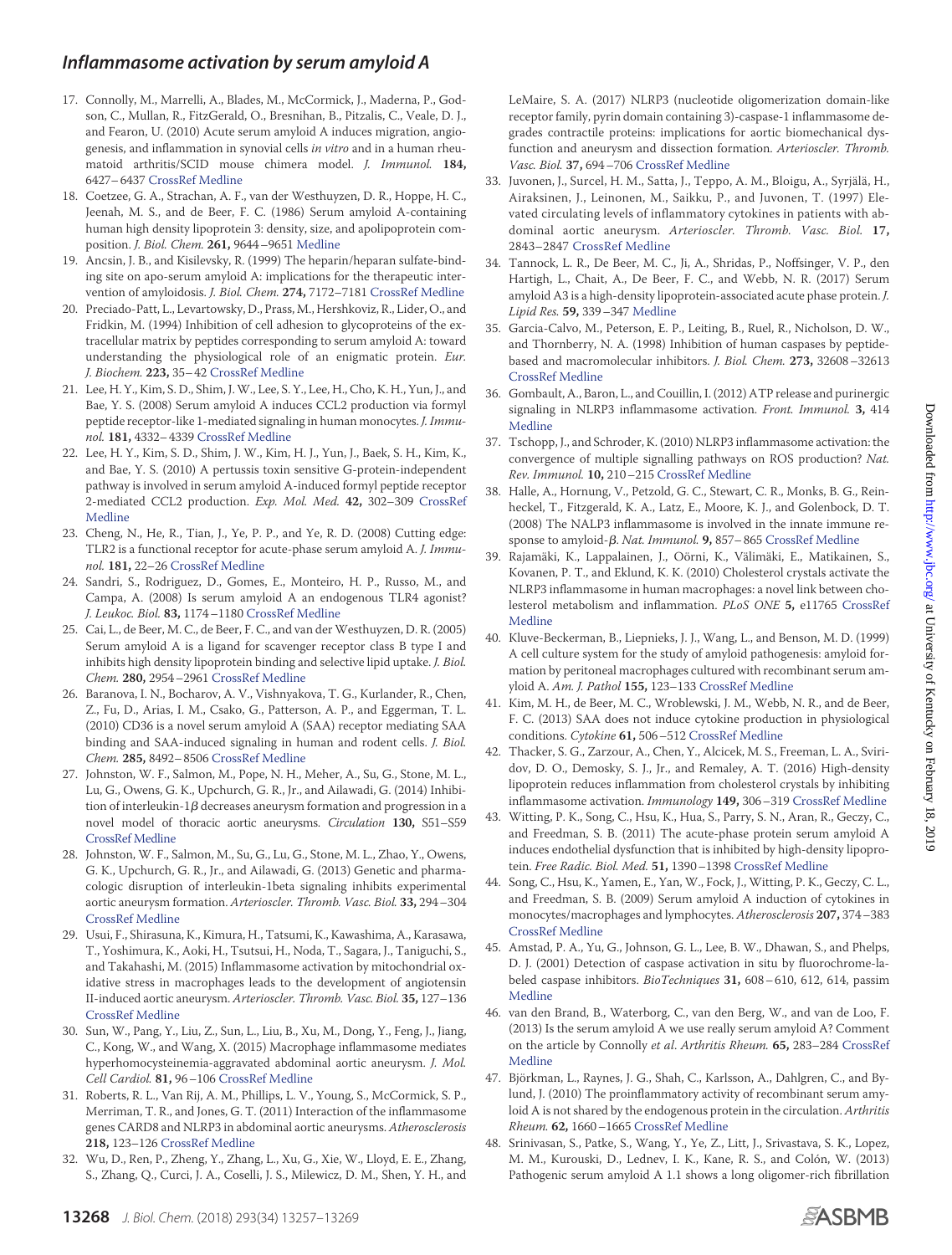# *Inflammasome activation by serum amyloid A*

lag phase contrary to the highly amyloidogenic non-pathogenic SAA2.2. *J. Biol. Chem.* **288,** 2744–2755 [CrossRef](http://dx.doi.org/10.1074/jbc.M112.394155) [Medline](http://www.ncbi.nlm.nih.gov/pubmed/23223242)

- <span id="page-14-0"></span>49. Tam, S. P., Flexman, A., Hulme, J., and Kisilevsky, R. (2002) Promoting export of macrophage cholesterol: the physiological role of a major acutephase protein, serum amyloid A 2.1. *J. Lipid Res.* **43,** 1410–1420 [CrossRef](http://dx.doi.org/10.1194/jlr.M100388-JLR200) [Medline](http://www.ncbi.nlm.nih.gov/pubmed/12235172)
- <span id="page-14-1"></span>50. Chen, M., Zhou, H., Cheng, N., Qian, F., and Ye, R. D. (2014) Serum amyloid A1 isoforms display different efficacy at Toll-like receptor 2 and formyl peptide receptor 2. *Immunobiology* **219,** 916–923 [CrossRef](http://dx.doi.org/10.1016/j.imbio.2014.08.002) [Medline](http://www.ncbi.nlm.nih.gov/pubmed/25154907)
- <span id="page-14-2"></span>51. Bauernfeind, F. G., Horvath, G., Stutz, A., Alnemri, E. S., MacDonald, K., Speert, D., Fernandes-Alnemri, T., Wu, J., Monks, B. G., Fitzgerald, K. A., Hornung, V., and Latz, E. (2009) Cutting edge: NF-KB activating pattern recognition and cytokine receptors license NLRP3 inflammasome activation by regulating NLRP3 expression. *J. Immunol.* **183,** 787–791 [CrossRef](http://dx.doi.org/10.4049/jimmunol.0901363) [Medline](http://www.ncbi.nlm.nih.gov/pubmed/19570822)
- <span id="page-14-3"></span>52. Björkman, L., Karlsson, J., Karlsson, A., Rabiet, M. J., Boulay, F., Fu, H., Bylund, J., and Dahlgren, C. (2008) Serum amyloid A mediates human neutrophil production of reactive oxygen species through a receptor independent of formyl peptide receptor like-1. *J. Leukoc. Biol.* **83,** 245–253 [CrossRef](http://dx.doi.org/10.1189/jlb.0607-408) [Medline](http://www.ncbi.nlm.nih.gov/pubmed/17984291)
- <span id="page-14-4"></span>53. Hatanaka, E., Dermargos, A., Armelin, H. A., Curi, R., and Campa, A. (2011) Serum amyloid A induces reactive oxygen species (ROS) production and proliferation of fibroblast. *Clin. Exp. Immunol.* **163,** 362–367 [CrossRef](http://dx.doi.org/10.1111/j.1365-2249.2010.04300.x) [Medline](http://www.ncbi.nlm.nih.gov/pubmed/21175596)
- <span id="page-14-5"></span>54. Jabaut, J., Ather, J. L., Taracanova, A., Poynter, M. E., and Ckless, K. (2013) Mitochondria-targeted drugs enhance Nlrp3 inflammasome-dependent IL-1 $\beta$  secretion in association with alterations in cellular redox and energy status. *Free Radic. Biol. Med.* **60,** 233–245 [CrossRef](http://dx.doi.org/10.1016/j.freeradbiomed.2013.01.025) [Medline](http://www.ncbi.nlm.nih.gov/pubmed/23376234)
- <span id="page-14-6"></span>55. Rocken, C., Menard, R., Bühling, F., Vöckler, S., Raynes, J., Stix, B., Krüger, S., Roessner, A., and Kähne, T. (2005) Proteolysis of serum amyloid A and AA amyloid proteins by cysteine proteases: cathepsin B generates AA amyloid proteins and cathepsin L may prevent their formation. *Ann. Rheum. Dis.* **64,** 808–815 [CrossRef](http://dx.doi.org/10.1136/ard.2004.030429) [Medline](http://www.ncbi.nlm.nih.gov/pubmed/15897303)
- <span id="page-14-7"></span>56. Pétrilli, V., Papin, S., Dostert, C., Mayor, A., Martinon, F., and Tschopp, J. (2007) Activation of the NALP3 inflammasome is triggered by low intracellular potassium concentration. *Cell Death Differ.* **14,** 1583–1589 [CrossRef](http://dx.doi.org/10.1038/sj.cdd.4402195) [Medline](http://www.ncbi.nlm.nih.gov/pubmed/17599094)
- <span id="page-14-8"></span>57. Franchi, L., Kanneganti, T. D., Dubyak, G. R., and Núñez, G. (2007) Differential requirement of P2X7 receptor and intracellular  $K^+$  for caspase-1 activation induced by intracellular and extracellular bacteria. *J. Biol. Chem.* **282,** 18810–18818 [CrossRef](http://dx.doi.org/10.1074/jbc.M610762200) [Medline](http://www.ncbi.nlm.nih.gov/pubmed/17491021)
- <span id="page-14-9"></span>58. Jin, C., Frayssinet, P., Pelker, R., Cwirka, D., Hu, B., Vignery, A., Eisenbarth, S. C., and Flavell, R. A. (2011) NLRP3 inflammasome plays a critical role in the pathogenesis of hydroxyapatite-associated arthropathy. *Proc. Natl. Acad. Sci. U.S.A.* **108,** 14867–14872 [CrossRef](http://dx.doi.org/10.1073/pnas.1111101108) [Medline](http://www.ncbi.nlm.nih.gov/pubmed/21856950)
- <span id="page-14-10"></span>59. Barter, P. J., Nicholls, S., Rye, K. A., Anantharamaiah, G. M., Navab, M., and Fogelman, A. M. (2004) Antiinflammatory properties of HDL. *Circ. Res.* **95,** 764–772 [CrossRef](http://dx.doi.org/10.1161/01.RES.0000146094.59640.13) [Medline](http://www.ncbi.nlm.nih.gov/pubmed/15486323)
- <span id="page-14-11"></span>60. Navab, M., Yu, R., Gharavi, N., Huang, W., Ezra, N., Lotfizadeh, A., Anantharamaiah, G. M., Alipour, N., Van Lenten, B. J., Reddy, S. T., and Marelli, D. (2007) High-density lipoprotein: antioxidant and anti-inflammatory properties. *Curr. Atheroscler. Rep.* **9,** 244–248 [CrossRef](http://dx.doi.org/10.1007/s11883-007-0026-3) [Medline](http://www.ncbi.nlm.nih.gov/pubmed/18241620)
- <span id="page-14-12"></span>61. Lindhorst, E., Young, D., Bagshaw, W., Hyland, M., and Kisilevsky, R. (1997) Acute inflammation, acute phase serum amyloid A and cholesterol metabolism in the mouse. *Biochim. Biophys. Acta* **1339,** 143–154 [CrossRef](http://dx.doi.org/10.1016/S0167-4838(96)00227-0) [Medline](http://www.ncbi.nlm.nih.gov/pubmed/9165109)
- <span id="page-14-13"></span>62. Han, C. Y., Tang, C., Guevara, M. E., Wei, H., Wietecha, T., Shao, B., Subramanian, S., Omer, M., Wang, S., O'Brien, K. D., Marcovina, S. M., Wight, T. N., Vaisar, T., de Beer, M. C., de Beer, F. C., *et al*. (2016) Serum amyloid A impairs the antiinflammatory properties of HDL. *J. Clin. Invest.* **126,** 796 [CrossRef](http://dx.doi.org/10.1172/JCI86401) [Medline](http://www.ncbi.nlm.nih.gov/pubmed/26829628)
- <span id="page-14-14"></span>63. Tölle, M., Huang, T., Schuchardt, M., Jankowski, V., Prüfer, N., Jankowski, J., Tietge, U. J., Zidek, W., and van der Giet, M. (2012) High-density lipoprotein loses its anti-inflammatory capacity by accumulation of pro-in-

flammatory-serum amyloid A. *Cardiovasc. Res.* **94,** 154–162 [CrossRef](http://dx.doi.org/10.1093/cvr/cvs089) [Medline](http://www.ncbi.nlm.nih.gov/pubmed/22328092)

- <span id="page-14-15"></span>64. Patke, S., Srinivasan, S., Maheshwari, R., Srivastava, S. K., Aguilera, J. J., Colón, W., and Kane, R. S. (2013) Characterization of the oligomerization and aggregation of human serum amyloid A. *PLoS ONE* **8,** e64974 [CrossRef](http://dx.doi.org/10.1371/journal.pone.0064974) [Medline](http://www.ncbi.nlm.nih.gov/pubmed/23750222)
- <span id="page-14-16"></span>65. Jayaraman, S., Haupt, C., and Gursky, O. (2015) Thermal transitions in serum amyloid A in solution and on the lipid: implications for structure and stability of acute-phase HDL. *J. Lipid Res.* **56,** 1531–1542 [CrossRef](http://dx.doi.org/10.1194/jlr.M059162) [Medline](http://www.ncbi.nlm.nih.gov/pubmed/26022803)
- <span id="page-14-17"></span>66. McCubbin, W. D., Kay, C. M., Narindrasorasak, S., and Kisilevsky, R. (1988) Circular-dichroism studies on two murine serum amyloid A proteins. *Biochem. J.* **256,** 775–783 [CrossRef](http://dx.doi.org/10.1042/bj2560775) [Medline](http://www.ncbi.nlm.nih.gov/pubmed/3223951)
- <span id="page-14-18"></span>67. He, R., Sang, H., and Ye, R. D. (2003) Serum amyloid A induces IL-8 secretion through a G protein-coupled receptor, FPRL1/LXA4R. *Blood* **101,** 1572–1581 [CrossRef](http://dx.doi.org/10.1182/blood-2002-05-1431) [Medline](http://www.ncbi.nlm.nih.gov/pubmed/12393391)
- <span id="page-14-19"></span>68. Kluve-Beckerman, B., Manaloor, J., and Liepnieks, J. J. (2001) Binding, trafficking and accumulation of serum amyloid A in peritoneal macrophages. *Scand. J. Immunol.* **53,** 393–400 [CrossRef](http://dx.doi.org/10.1046/j.1365-3083.2001.00879.x) [Medline](http://www.ncbi.nlm.nih.gov/pubmed/11285120)
- <span id="page-14-20"></span>69. Claus, S., Meinhardt, K., Aumüller, T., Puscalau-Girtu, I., Linder, J., Haupt, C., Walther, P., Syrovets, T., Simmet, T., and Fändrich, M. (2017) Cellular mechanism of fibril formation from serum amyloid A1 protein. *EMBO Rep.* **18,** 1352–1366 [CrossRef](http://dx.doi.org/10.15252/embr.201643411) [Medline](http://www.ncbi.nlm.nih.gov/pubmed/28637682)
- <span id="page-14-21"></span>70. Simons, J. P., Al-Shawi, R., Ellmerich, S., Speck, I., Aslam, S., Hutchinson, W. L., Mangione, P. P., Disterer, P., Gilbertson, J. A., Hunt, T., Millar, D. J., Minogue, S., Bodin, K., Pepys, M. B., and Hawkins, P. N. (2013) Pathogenetic mechanisms of amyloid A amyloidosis. *Proc. Natl. Acad. Sci. U.S.A.* **110,** 16115–16120 [CrossRef](http://dx.doi.org/10.1073/pnas.1306621110) [Medline](http://www.ncbi.nlm.nih.gov/pubmed/23959890)
- 71. Anderberg, R. J., Meek, R. L., Hudkins, K. L., Cooney, S. K., Alpers, C. E., Leboeuf, R. C., and Tuttle, K. R. (2015) Serum amyloid A and inflammation in diabetic kidney disease and podocytes. *Lab. Invest.* **95,** 250–262 [CrossRef](http://dx.doi.org/10.1038/labinvest.2014.163) [Medline](http://www.ncbi.nlm.nih.gov/pubmed/25531567)
- 72. Ren, S. W., Qi, X., Jia, C. K., and Wang, Y. Q. (2014) Serum amyloid A and pairing formyl peptide receptor 2 are expressed in corneas and involved in inflammation-mediated neovascularization. *Int. J. Ophthalmol.* **7,** 187–193 [Medline](http://www.ncbi.nlm.nih.gov/pubmed/24790856)
- 73. López-Campos, J. L., Calero, C., Rojano, B., López-Porras, M., Sáenz-Coronilla, J., Blanco, A. I., Sánchez-Lopez, V., Tobar, D., Montes-Worboys, A., and Arellano, E. (2013) C-reactive protein and serum amyloid a overexpression in lung tissues of chronic obstructive pulmonary disease pa-tients: a case-control study. Int. J. Med. Sci. 10, 938-947 [CrossRef](http://dx.doi.org/10.7150/ijms.6152) [Medline](http://www.ncbi.nlm.nih.gov/pubmed/23801879)
- 74. Calero, C., Arellano, E., Lopez-Villalobos, J. L., Sánchez-López, V., Moreno-Mata, N., and López-Campos, J. L. (2014) Differential expression of C-reactive protein and serum amyloid A in different cell types in the lung tissue of chronic obstructive pulmonary disease patients. *BMC Pulm. Med.* **14,** 95 [CrossRef](http://dx.doi.org/10.1186/1471-2466-14-95) [Medline](http://www.ncbi.nlm.nih.gov/pubmed/24884805)
- <span id="page-14-22"></span>75. Man, S. M., and Kanneganti, T. D. (2015) Regulation of inflammasome activation. *Immunol. Rev.* **265,** 6–21 [CrossRef](http://dx.doi.org/10.1111/imr.12296) [Medline](http://www.ncbi.nlm.nih.gov/pubmed/25879280)
- <span id="page-14-23"></span>76. de Beer, M. C., Webb, N. R., Wroblewski, J. M., Noffsinger, V. P., Rateri, D. L., Ji, A., van der Westhuyzen, D. R., and de Beer, F. C. (2010) Impact of serum amyloid A on high density lipoprotein composition and levels. *J. Lipid Res.* **51,** 3117–3125 [CrossRef](http://dx.doi.org/10.1194/jlr.M005413) [Medline](http://www.ncbi.nlm.nih.gov/pubmed/20667817)
- <span id="page-14-24"></span>77. Daugherty, A., and Cassis, L. (1999) Chronic angiotensin II infusion promotes atherogenesis in low density lipoprotein receptor  $-/-$  mice. *Ann. N.Y. Acad. Sci.* **892,** 108–118 [CrossRef](http://dx.doi.org/10.1111/j.1749-6632.1999.tb07789.x) [Medline](http://www.ncbi.nlm.nih.gov/pubmed/10842656)
- <span id="page-14-25"></span>78. Lowry, O. H., Rosebrough, N. J., Farr, A. L., and Randall, R. J. (1951) Protein measurement with the Folin phenol reagent. *J. Biol. Chem.* **193,** 265–275 [Medline](http://www.ncbi.nlm.nih.gov/pubmed/14907713)
- <span id="page-14-26"></span>79. Strachan, A. F., Shephard, E. G., Bellstedt, D. U., Coetzee, G. A., van der Westhuyzen, D. R., and de Beer, F. C. (1989) Human serum amyloid A protein: behaviour in aqueous and urea-containing solutions and antibody production. *Biochem. J.* **263,** 365–370 [CrossRef](http://dx.doi.org/10.1042/bj2630365) [Medline](http://www.ncbi.nlm.nih.gov/pubmed/2597108)
- <span id="page-14-27"></span>80. Pannell, M., Labuz, D., Celik, M. Ö., Keye, J., Batra, A., Siegmund, B., and Machelska, H. (2016) Adoptive transfer of M2 macrophages reduces neuropathic pain via opioid peptides. *J. Neuroinflammation* **13,** 262 [CrossRef](http://dx.doi.org/10.1186/s12974-016-0735-z) [Medline](http://www.ncbi.nlm.nih.gov/pubmed/27717401)

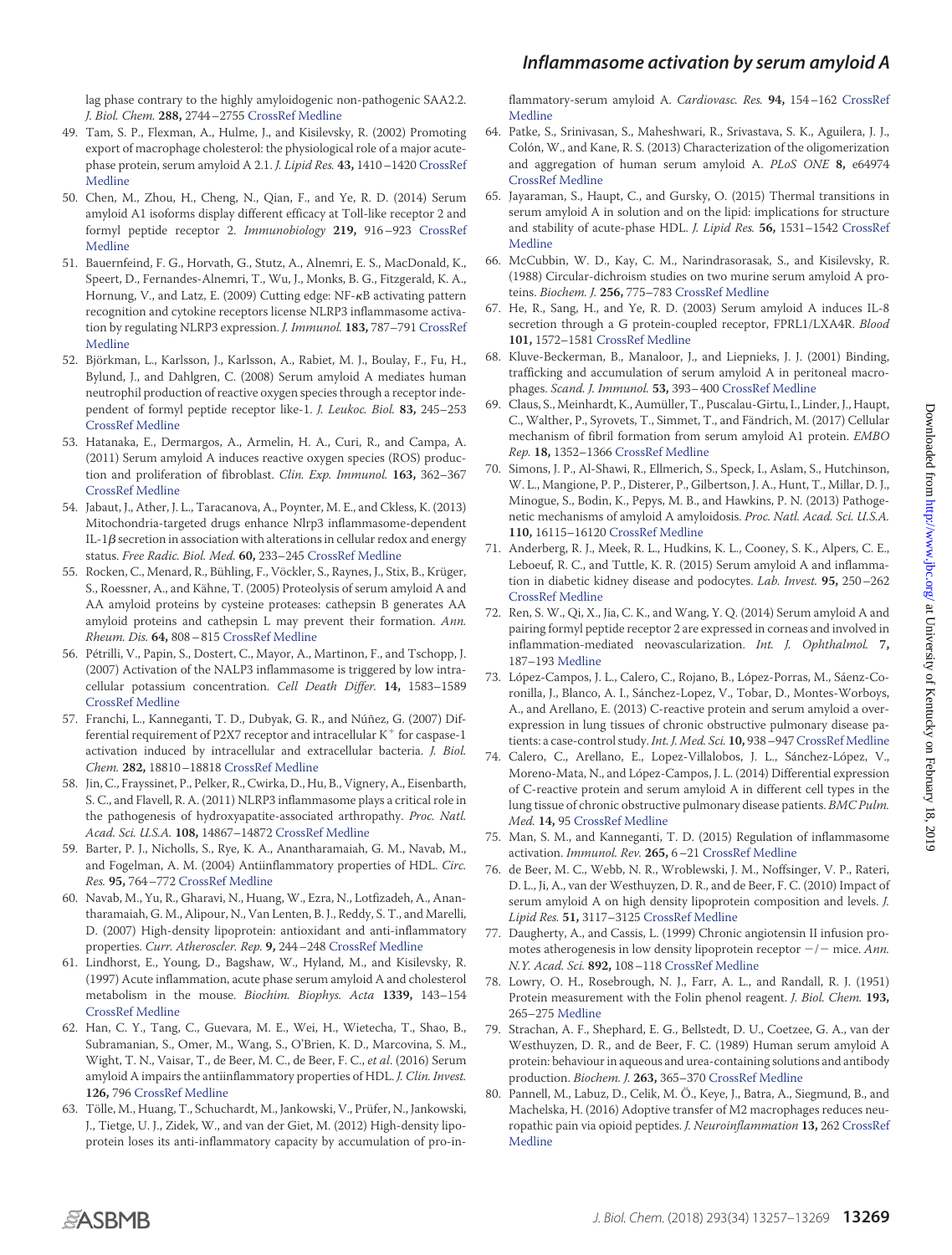### Preetha Shridas, Maria C. De Beer and Nancy R. Webb **species generation and NLRP3 inflammasome activation High-density lipoprotein inhibits serum amyloid A**−**mediated reactive oxygen**

doi: 10.1074/jbc.RA118.002428 originally published online July 5, 2018 J. Biol. Chem. 2018, 293:13257-13269.

Access the most updated version of this article at doi: [10.1074/jbc.RA118.002428](http://www.jbc.org/lookup/doi/10.1074/jbc.RA118.002428)

Alerts:

- [When this article is cited](http://www.jbc.org/cgi/alerts?alertType=citedby&addAlert=cited_by&cited_by_criteria_resid=jbc;293/34/13257&saveAlert=no&return-type=article&return_url=http://www.jbc.org/content/293/34/13257)
- [When a correction for this article is posted](http://www.jbc.org/cgi/alerts?alertType=correction&addAlert=correction&correction_criteria_value=293/34/13257&saveAlert=no&return-type=article&return_url=http://www.jbc.org/content/293/34/13257)

[Click here](http://www.jbc.org/cgi/alerts/etoc) to choose from all of JBC's e-mail alerts

<http://www.jbc.org/content/293/34/13257.full.html#ref-list-1> This article cites 80 references, 33 of which can be accessed free at